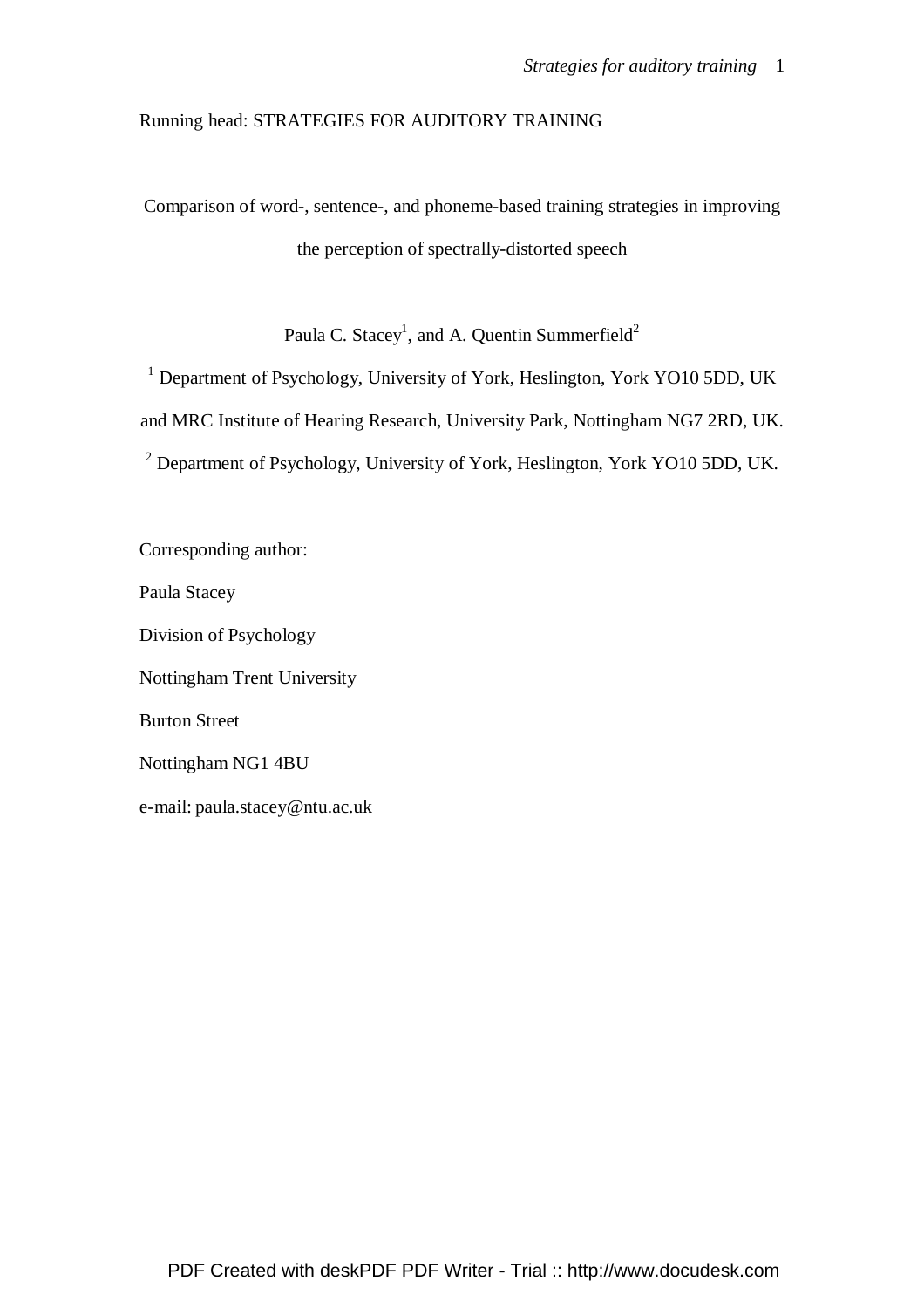#### Abstract

Purpose: To compare the effectiveness of three self-administered strategies for auditory training that might improve speech perception by adult users of cochlear implants. The strategies are based, respectively, on discriminating isolated words, words in sentences, and phonemes in nonsense syllables.

Method: Participants were 18 normally-hearing adults who listened to speech processed by a noise-excited vocoder to simulate the information provided by a cochlear implant. They were assigned randomly to word-, sentence-, or phonemebased training and underwent nine 20-minute training sessions on separate days over a 2-3-week period. The effectiveness of training was assessed as the improvement in accuracy of discriminating vowels and consonants, and identifying words in sentences, relative to participants' best performance in repeated tests prior to training. Results: Word- and sentence-based training led to significant improvements in the ability to identify words in sentences that were significantly larger than the improvements produced by phoneme-based training. There were no significant differences between the effectiveness of word- and sentence-based training. No significant improvements in consonant or vowel discrimination were found for the sentence- or phoneme-based training groups, but some improvements were found for the word-based training group.

Conclusions: The word- and sentence-based training strategies were more effective than the phoneme-based strategy at improving the perception of spectrally-distorted speech.

**Keywords**: Auditory training, cochlear implants, perceptual learning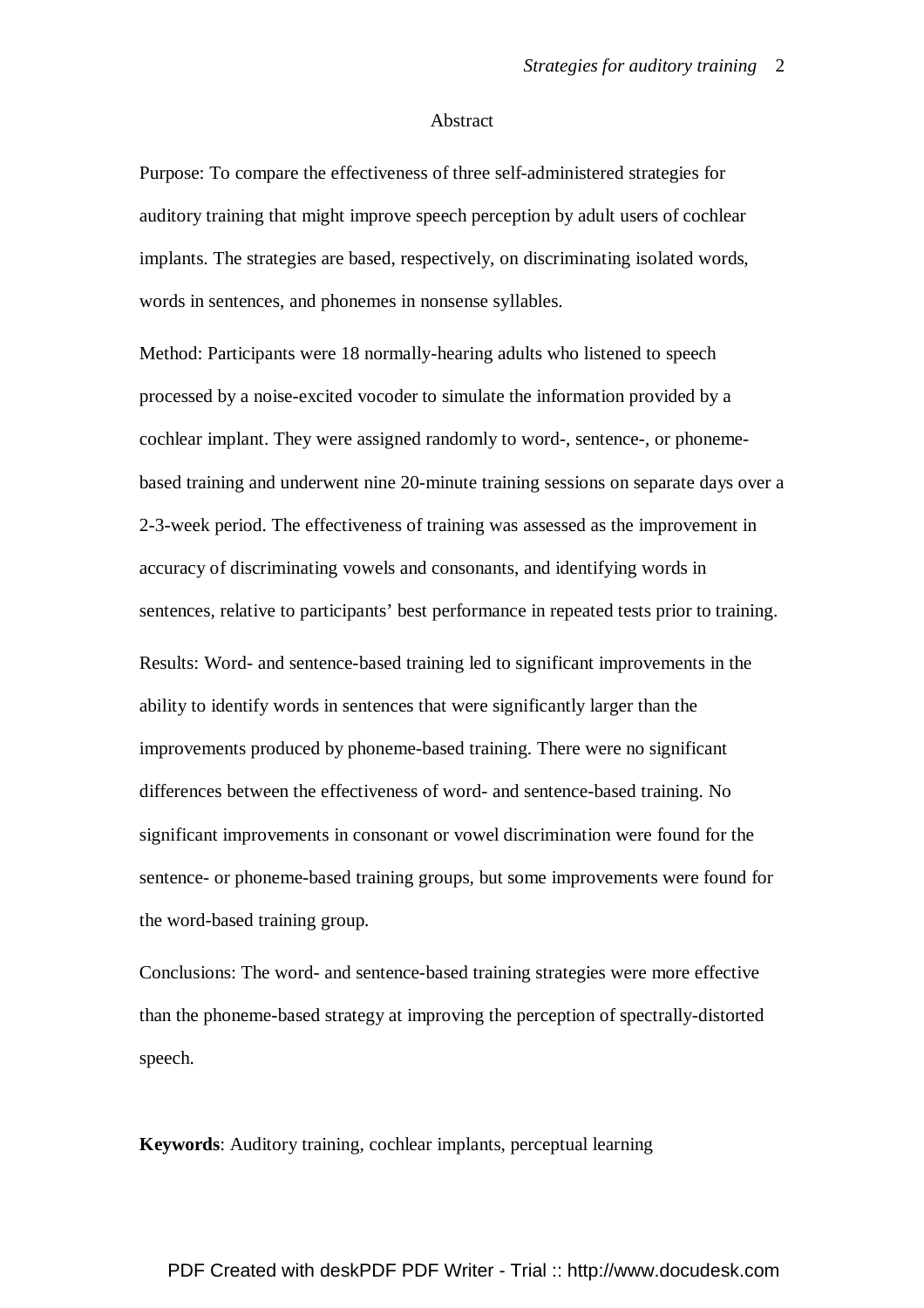Comparison of word-, sentence-, and phoneme-based training strategies in improving the perception of spectrally-distorted speech

Auditory training can improve the accuracy of speech perception by several groups with communication difficulties, including language-learning impaired children (Tallal, Miller, Bedi, Byma, Wang, Nagarajan, Schreiner, Jenkins, & Merzenich, 1996), adult second-language learners (Lively, Logan, & Pisoni, 1993), and hearingimpaired adults (Walden, Erdman, Montgomery, Schwartz, & Prosek, 1981). In addition, evidence from Fu, Galvin, Wang, and Nogaki (2004, 2005[a]) suggests that computer-based auditory training can improve the accuracy of speech perception by adult users of cochlear implants. There is uncertainty, however, about how training materials for use by adult cochlear-implant users should be structured to achieve maximum effectiveness. The goal of the present study was to compare the effectiveness of three computer-based auditory training regimes that might be used to improve the speech-perception skills of adult users of cochlear implants.

# *Overall approach*

Experiments on auditory training for users of cochlear implants could be conducted directly with patients, or by first evaluating the effectiveness of training procedures with normally-hearing participants. Like some other researchers (Faulkner, Rosen, & Norman, 2006; Fu, Nogaki, & Galvin, 2005[b]; Rosen, Faulkner, & Wilkinson, 1999), we chose to minimise the involvement of patients in evaluating ineffective strategies and we instead trained participants with normal hearing to discriminate speech which had been processed by a noise-excited vocoder (Shannon, Zeng, Kamath, Wygonski, & Ekelid, 1995). A noise-excited vocoder can be used to mimic the speech processing that occurs in a cochlear-implant system, and it allows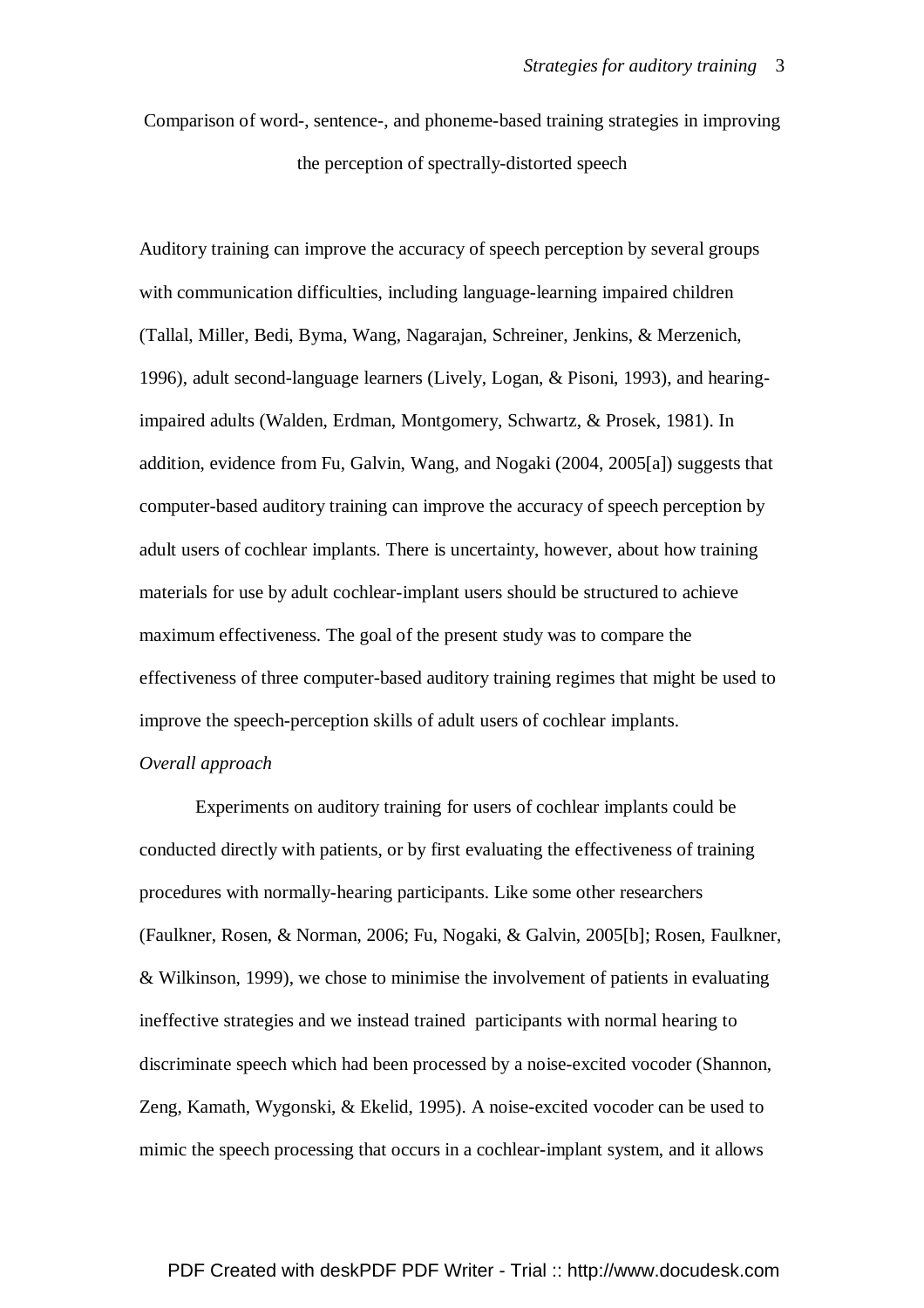the spectral and temporal information that is transmitted to the listener to be manipulated. In addition, signals can be spectrally shifted to simulate the consequences of tonotopic misalignment between the frequency band transmitted by an electrode and the characteristic frequency of the location of that electrode. Tonotopic misalignment is one of the causes of poor speech perception by users of cochlear implants (Skinner, Ketten, holden, Harding, Smith, Gates, Neely, Kletzer, Brunsdn, & Blocker, 2002). The term 'spectrally-distorted speech' will be used to describe the resulting signal.

# *Strategies for auditory training*

Rosen *et al*. (1999) evaluated the effectiveness of Connected Discourse Tracking (CDT, De Filippo & Scott, 1978) for improving the perception of spectrallydistorted speech. In CDT, an experimenter reads a passage of text, and the participant attempts to repeat verbatim what was said, with corrective feedback from the experimenter. The strategy improved the perception of spectrally distorted vowels, consonants, and sentences (see also Faulkner *et al*., 2006). However, CDT is labour intensive and therefore expensive to administer clinically. Self-administered training could be more cost-effective. Fu *et al*. (2005[b]) compared two such regimes. 'Wordbased training' required participants to identify the vowels in consonant–vowel– consonant monosyllabic words; 'sentence-based training' was a computer-based CDT procedure. Fu *et al.* (2005[b]) compared the effectiveness of the two regimes in improving the ability of normally-hearing listeners to discriminate spectrally-distorted vowels and consonants. Word-based training led to significant improvements in the ability to discriminate both types of material, whilst sentence-based training led to significant improvements only in the ability to discriminate consonants. Fu *et al*. (2005[b]) concluded that word-based training might be more effective than sentence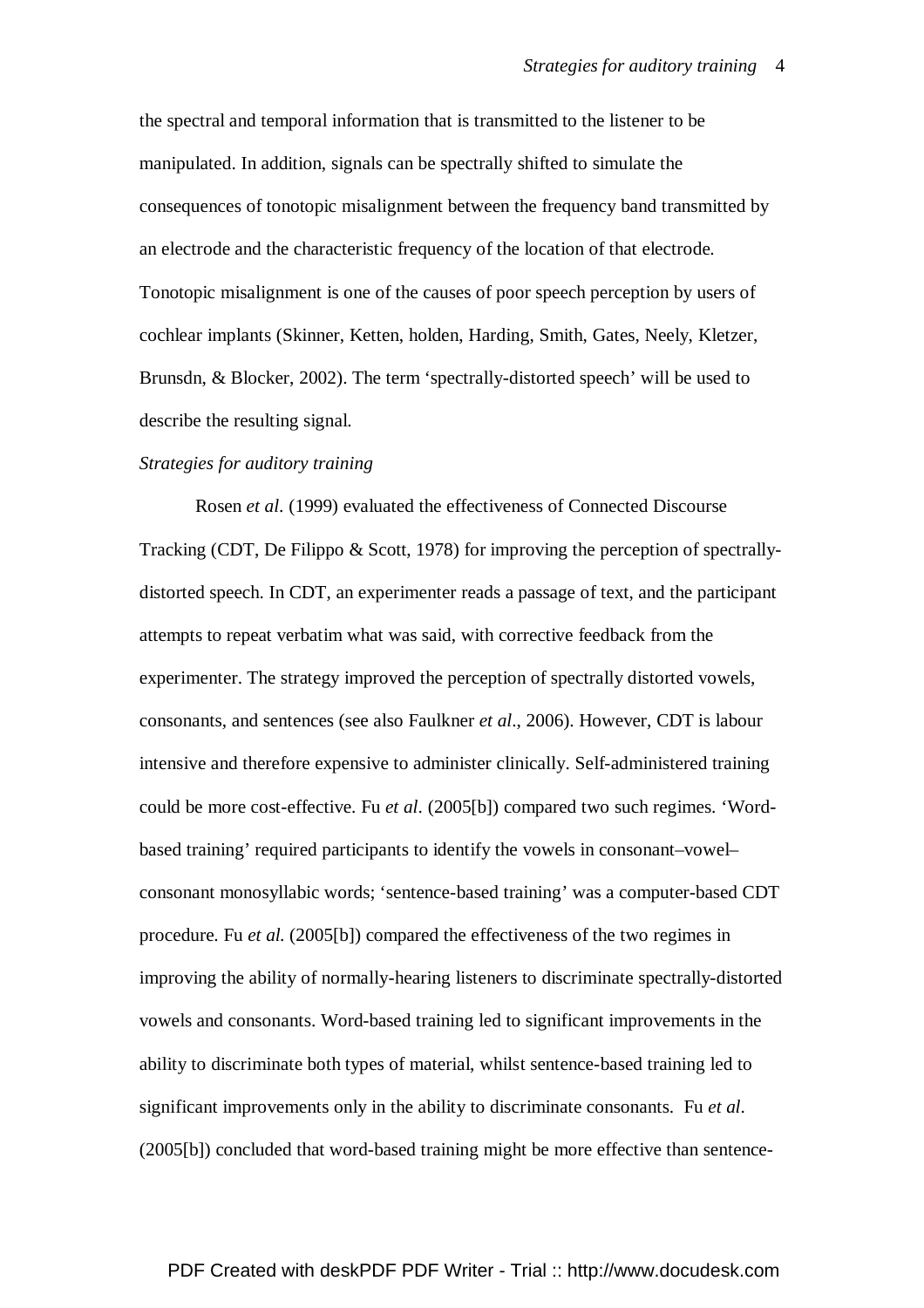based training in improving the speech-perception skills of cochlear-implant users. However, Fu *et al*. (2005[b]) did not include a test of sentence perception as an outcome measure. This omission may limit the scope of their conclusions, given that training with sentences leads to larger improvements in sentence perception than training with isolated words (Greenspan, Nusbaum, & Pisoni, 1988; Hirata, 2004), and that the perception of words in sentences is more representative of everyday listening situations than the perception of isolated words. For this reason, we included tests of the ability to identify words in sentences as outcome measures in the present experiment.

The evidence reviewed above suggests that perceptual learning of speech can be specific to trained stimuli and training contexts. However, generalisation to untrained stimuli is important if auditory training is to be a useful therapeutic intervention for impaired populations. Some authors, including Moore, Rosenberg, and Coleman (2005), have argued that training to discriminate phonemes in nonsense syllables might be the optimal strategy for achieving generalisation to natural speech, because phonemes can be thought of as 'the building blocks of language'. Moore *et*  al. (2005) evaluated the effectiveness of a phonetic training game, *Phonomena*<sup>1</sup>, at improving phonological awareness in typically-developing children. Phonological awareness was measured with the Phonological Assessment Battery (Frederickson, Frith, & Reason, 1997), which includes tests of the ability to manipulate sounds in words, identify rhymes, and read non-words. *Phonomena* consists of eleven sets of synthetic speech sounds, each of which ranges across a series of intervening sounds from one consonant-vowel nonsense syllable or isolated vowel to another (for example, from "bee" to "dee", or "i" to "e"). Participants are trained to discriminate

 $\overline{a}$ 

<sup>&</sup>lt;sup>1</sup> Mindweavers Ltd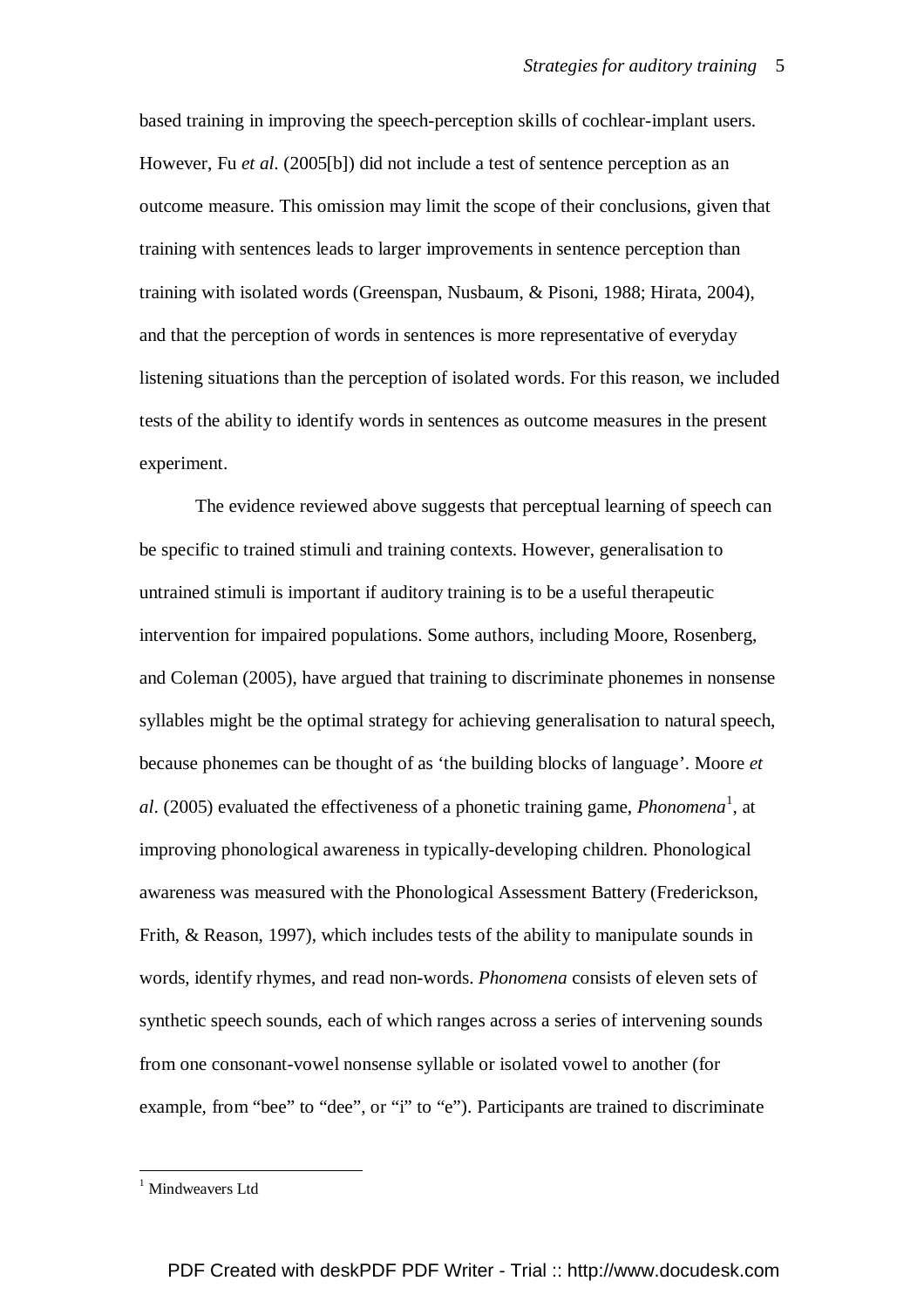members of each sound set. The difficulty of the training task varies adaptively to provide training at 'the edge of competence' (Moore *et al*., 2005). Moore *et al*. (2005) demonstrated that twelve 30-minute sessions of training using *Phonomena* were associated with significant, and large, improvements on the Phonological Assessment Battery by typically-developing children aged 8 to 10 years. Given the success of *Phonomena* in this context, we evaluated its effectiveness in improving the perception of spectrally-distorted speech.

# *Role of lexical information in perceptual learning of speech*

Although Moore *et al*. (2005) demonstrated that phonetic training can lead to improvements in the ability to manipulate speech sounds, recent evidence shows that lexical information plays an important role in the perceptual learning of speech (Davis, Hervais-Adelman, Taylor, McGettigan, & Jonsrude, 2005; McQueen & Mitterer, 2005; Norris McQueen & Cutler, 2003). These results suggest that there may be advantages for word- and sentence-based training strategies over phoneme-based strategies. For example, Davis *et al*. (2005) showed that learning to identify words in noise-vocoded sentences is enhanced if participants receive lexical feedback. Learning was compared between two groups of participants. The first group heard a noise-vocoded sentence, followed by the sentence unprocessed, and finally the noisevocoded sentence again (Distorted-Clear-Distorted,  $D_1CD_2$ ). The second group heard a noise-vocoded sentence twice, followed by the same sentence unprocessed (Distorted-Distorted-Clear,  $D_1D_2C$ ). The accuracy with which  $D_1$  was identified improved in both groups from approximately 45% of words correct in the first block of 10 sentences, to approximately 64% of words correct in the second block of 10 sentences. However, learning was significantly greater in the  $D_1CD_2$  group than the  $D_1D_2C$  group. Performance was equivalent between the groups for the very first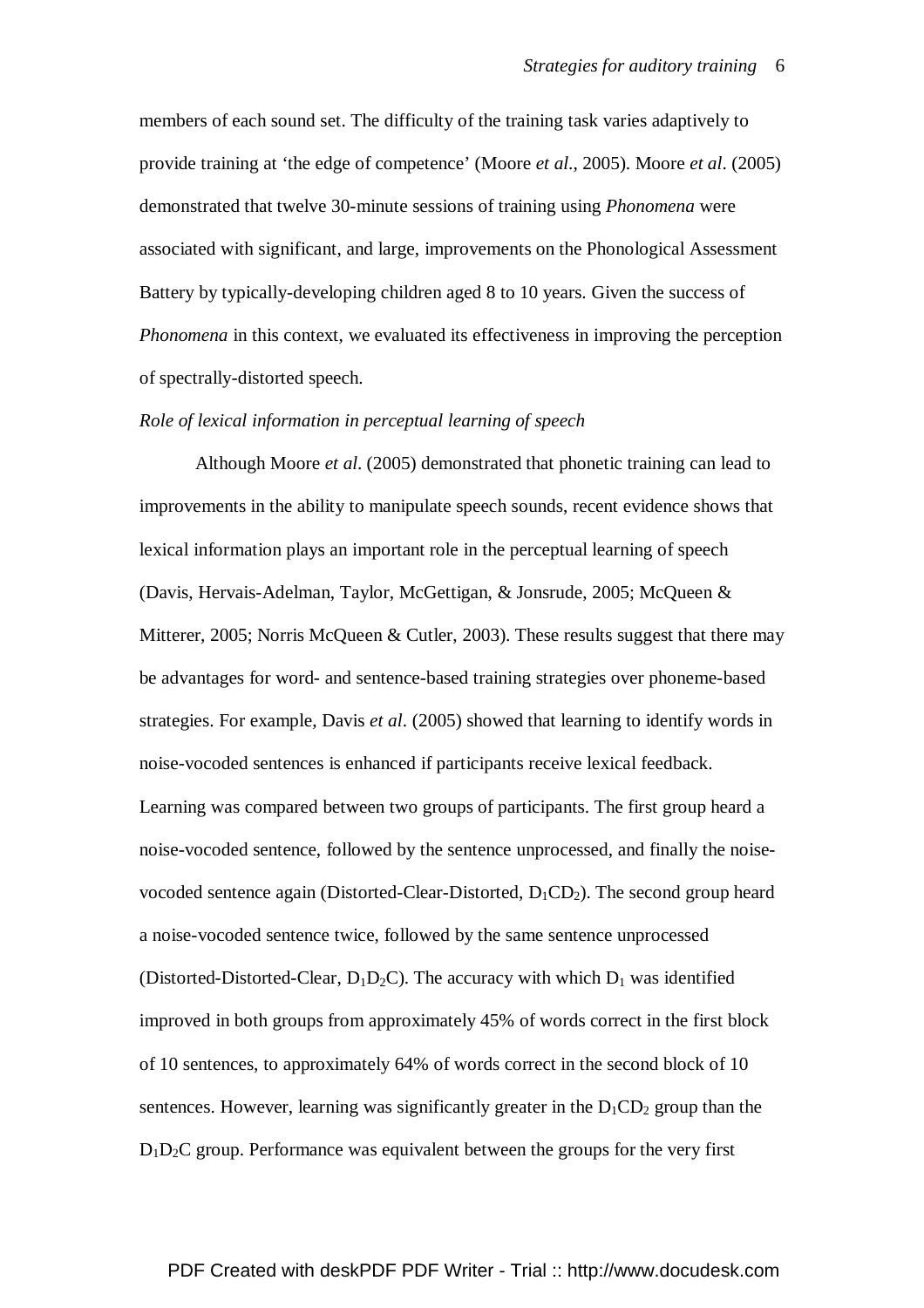sentence that was presented (mean words correct:  $D_1CD_2 = 4.5\%$ ,  $D_1D_2C = 5.1\%$ ), but during the second block of 10 sentences the  $D_1CD_2$  group reported 69% of words correctly, while the  $D_1D_2C$  group reported 58% of words correctly. Thus, repeated presentation of the original stimulus facilitated learning, provided that unambiguous feedback had already been provided. The same pattern was found with written feedback, but was not found when participants received training with non-words. These results are compatible with the idea that a top-down, lexically driven mechanism is involved in the perceptual learning of noise-vocoded speech. For this reason, we included lexical training regimes in the present experiment.

# *Controlling for incidental learning*

Although improvements on tests of speech perception following auditory training may be caused by the training task itself ('training-related' learning), 'incidental learning' may also contribute. Incidental learning refers to improvements in performance on outcome tests that occur for reasons other than learning produced by the training task. Improvements might arise through procedural learning of the methods and requirements of tests (Robinson & Summerfield, 1996), or perceptual learning resulting from repeated exposure to test materials. It is difficult to be sure that incidental learning has been fully controlled. Some studies designed to improve the ability of normally-hearing participants to understand spectrally-distorted speech (e.g. Fu *et al*., 2005[a]) have sought to account for incidental learning by including control groups whose members undertook repeated tests of speech perception without undertaking training. However, evidence from Amitay, Irwin, and Moore (2006) suggests that it may not be sufficient to exercise control for incidental learning in this way. Amitay *et al*. (2006) found larger improvements in frequency discrimination by participants who played a purely visual computer game between successive tests than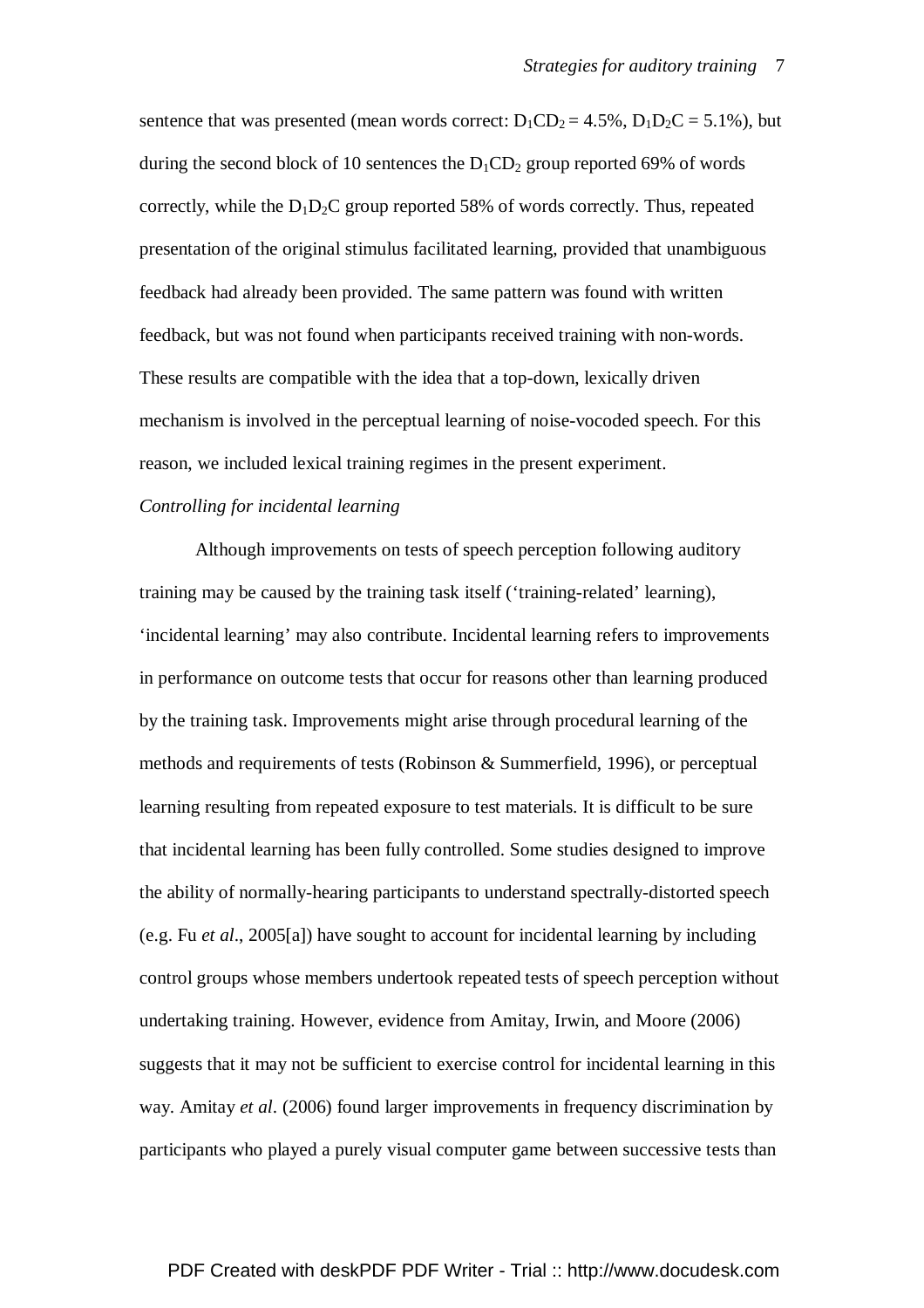by participants who did not engage in an intervening task. Possibly, maintaining attention and arousal, without explicit training, may be sufficient to induce improvements on auditory perceptual tasks. Thus, control groups may need to undertake forms of training as well as testing. That approach was adopted by Stacey and Summerfield (2007) to examine the short-term effects of auditory training, but is inefficient when an experimental design requires extensive amounts of training and testing.

As an alternative, the present study attempted to control for the effects of incidental learning by repeatedly administering tests of speech perception at baseline until an asymptote in performance was reached. A subsequent improvement in performance following auditory training was interpreted as evidence that training was effective. The design assumes that incidental learning is a short-term phenomenon that can occur fully in a single session in which participants are exposed to a large amount of spectrally-shifted speech. Although this procedure is likely to control for a large component of incidental learning, we cannot be certain that the effects of incidental learning have been completely eliminated. Therefore, hereafter we state that we have 'partially controlled' for incidental learning.

# *Aims of study*

 The present study had two main aims. Firstly, we investigated the effectiveness of word, sentence, and phonetic training strategies at improving the perception of spectrally-distorted speech. Tests of sentence, consonant, and vowel perception were included to investigate the generalisation of training to a range of tests of speech perception. Given the role of lexical information in the perceptual learning of speech, we hypothesised that larger improvements on tests of speech perception would be produced by word- and sentence-based strategies than by the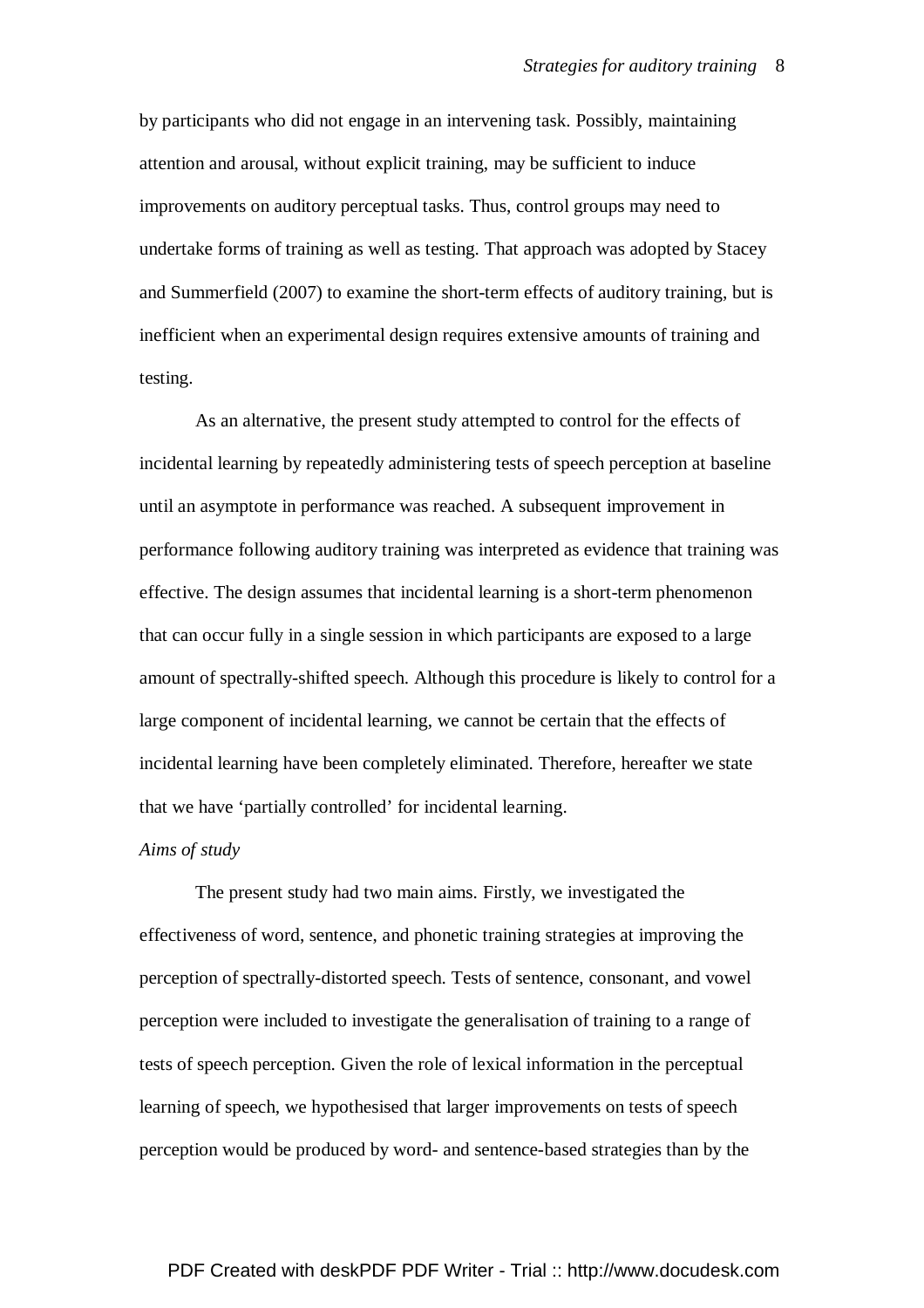phonetic strategy. In addition, we expected sentence-based training to lead to larger improvements on tests of sentence perception than word-based training. Secondly, we investigated the extent to which incidental learning contributes to improvements in performance on tests of speech perception. We anticipated material improvements related to incidental learning, but we also expected significant training-related learning once incidental learning had been partially controlled.

### Method

### *Participants*

 Participants were 18 students and staff from the University of York with normal hearing (≤25dB HL at octave frequencies between 250 and 8000Hz, inclusive, in both ears) measured according to British Society of Audiology (BSA) guidelines (BSA, 1981). All participants were native speakers of British English, and were aged between 18 and 28 years (median 19 years).

### *Speech recordings and presentation of stimuli*

 Speech recordings used as training materials and in tests of speech perception were recorded digitally (sample rate 44.1kHz, amplitude quantization 16 bits) in a carpeted double-walled sound attenuated chamber. Stimuli were presented to participants through an Audiomaster LS3/5A loudspeaker in a single-walled sound attenuated chamber. Sound levels were measured at the place occupied by the participant's head, with the participant absent. The mean peak level was 70dB(A), ranging between 65 and 75 dB(A) within training and test materials.

### *Training tasks*

*Word training task.* Training was provided by a 2-alternative forced-choice task. At the start of each trial, two words were presented orthographically on the left and right of a computer touch screen. The target word was then presented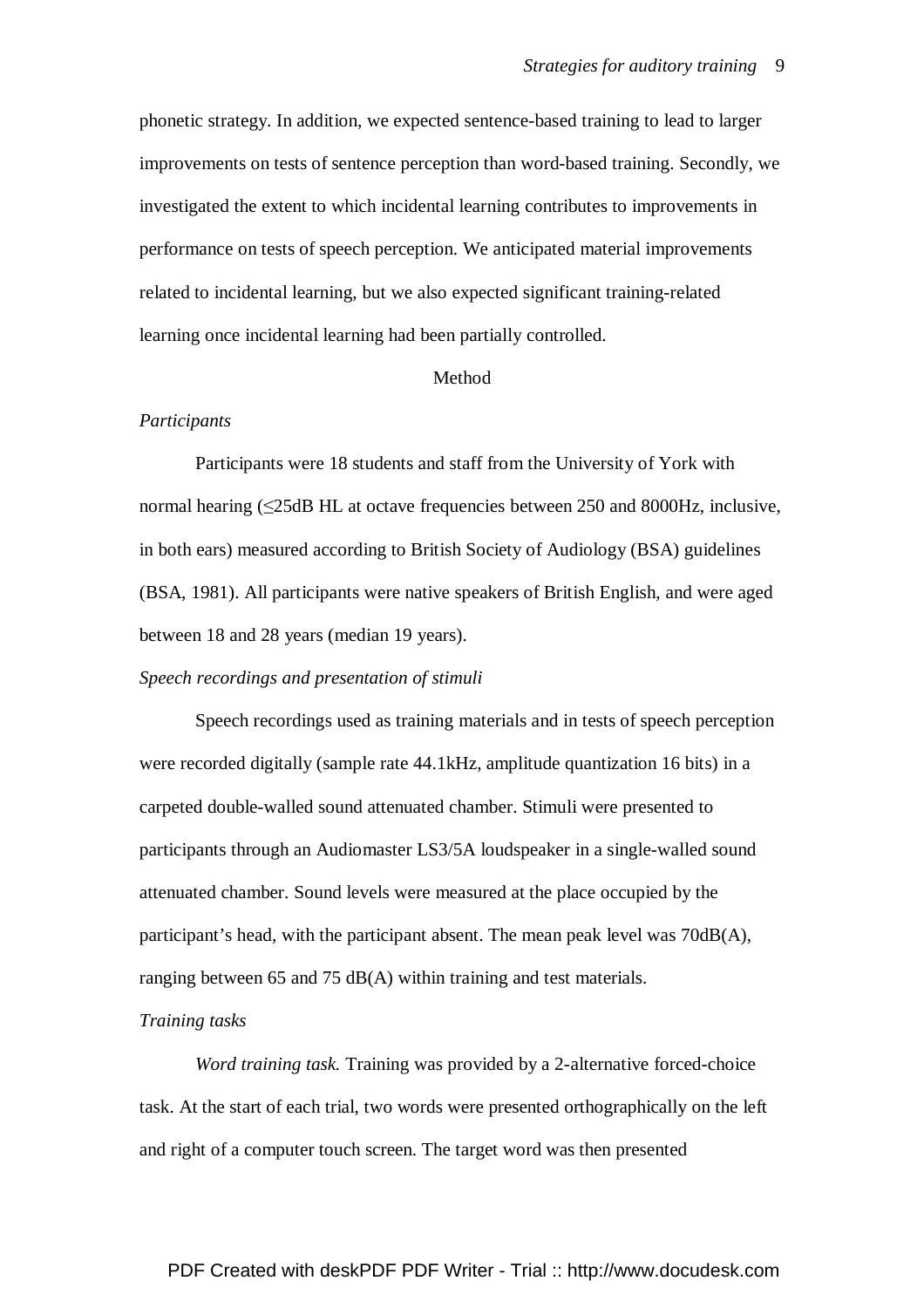acoustically. Participants responded by touching the word corresponding to the target. Visual feedback on accuracy was given by a green tick or a red cross. If participants responded correctly, the next trial began. If their response was incorrect, the trial was repeated until the correct response was given. Repeating trials if participants responded incorrectly allowed them to hear the word again while knowing what the correct answer should be. This should facilitate the remapping between auditory sensations and linguistic knowledge.

 To construct the training materials, 200 key words were selected from 40 IEEE sentences not used in the test of sentence perception. Three foils were created for each key word, forming quasi-minimal pairs. Most of the words were monosyllabic (e.g. hot, ship, sell), but some words were longer (e.g. shimmered, friendly). Materials were recorded by a single male talker with a southern British accent. There were 1200 training trials.

*Sentence training task.* Three-hundred IEEE sentences were used for training. These sentences were different from those used in the IEEE sentence test. Each trial of the sentence training task began with an acoustic presentation of the target sentence. Six words then appeared orthographically on the computer screen. Participants were instructed to select the three words from this set which were present in the target sentence. Visual feedback on accuracy was given by a green tick next to a selected word which was in the sentence, or a red cross next to a selected word that was not present. If participants selected a word which was not present, the sentence was presented again acoustically. Participants continued to select words until all three target words had been selected. Once all three target words had been selected, the target sentence was displayed orthographically at the top of the screen and participants were asked to study the sentence. Finally, the sentence was presented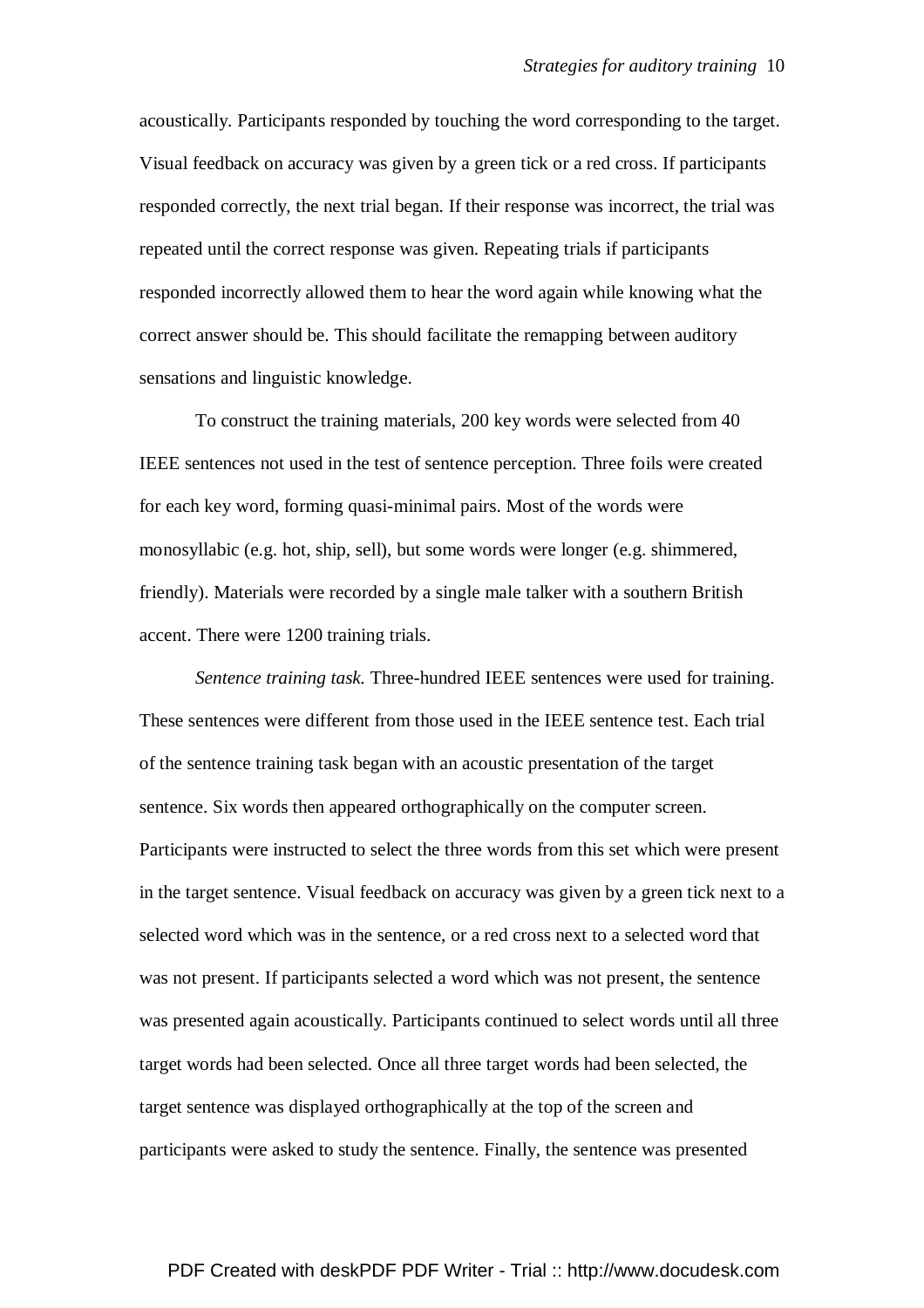acoustically once more. Participants were asked to listen carefully and to attempt to pick out words in the sentence that they now knew were present. The aim was to maximise the amount of lexical feedback that participants received. This training task is analogous to the Distorted-Clear-Distorted  $(D_1CD_2)$  condition which was found to facilitate learning by Davis *et al*. (2005), supplemented by an intervening task which allows performance to be monitored and which maintains participants' engagement. Materials were recorded by a single male talker with a southern British accent; this was the same talker who recorded the materials for the word training task.

#### *Phonetic training task.*

### Description of task

The phonetic training task was based on *Phonomena* (Moore *et al*., 2005). *Phonomena* consists of 11 sets of sounds, each of which ranges across a series of intervening sounds from one syllable to another. The sets range either from one vowel to another (e.g. "i" to "e") or from one consonant-vowel syllable to another (e.g. "va" to "wa", or "sa" to "sha"; Table 1). The sets were designed to exemplify a wide range of the phonemic contrasts found in British English. At either extreme of a sound set is a synthesised example, derived from a naturally-spoken utterance. To create the sets, Moore *et al.* (2005) warped the extreme examples acoustically into one another in equal steps to create continua each consisting of 96 stimuli. Based on pilot testing, the sound set 'd\_g' was excluded from the present study, because listeners were unable to discriminate stimuli in this sound set reliably.

### [TABLE 1]

The training task consisted of an XAB two-alternative forced-choice procedure, in which participants heard a target sound  $(X)$  and were asked to decide which of two following sounds (A or B) was the same as the target. Three boxes,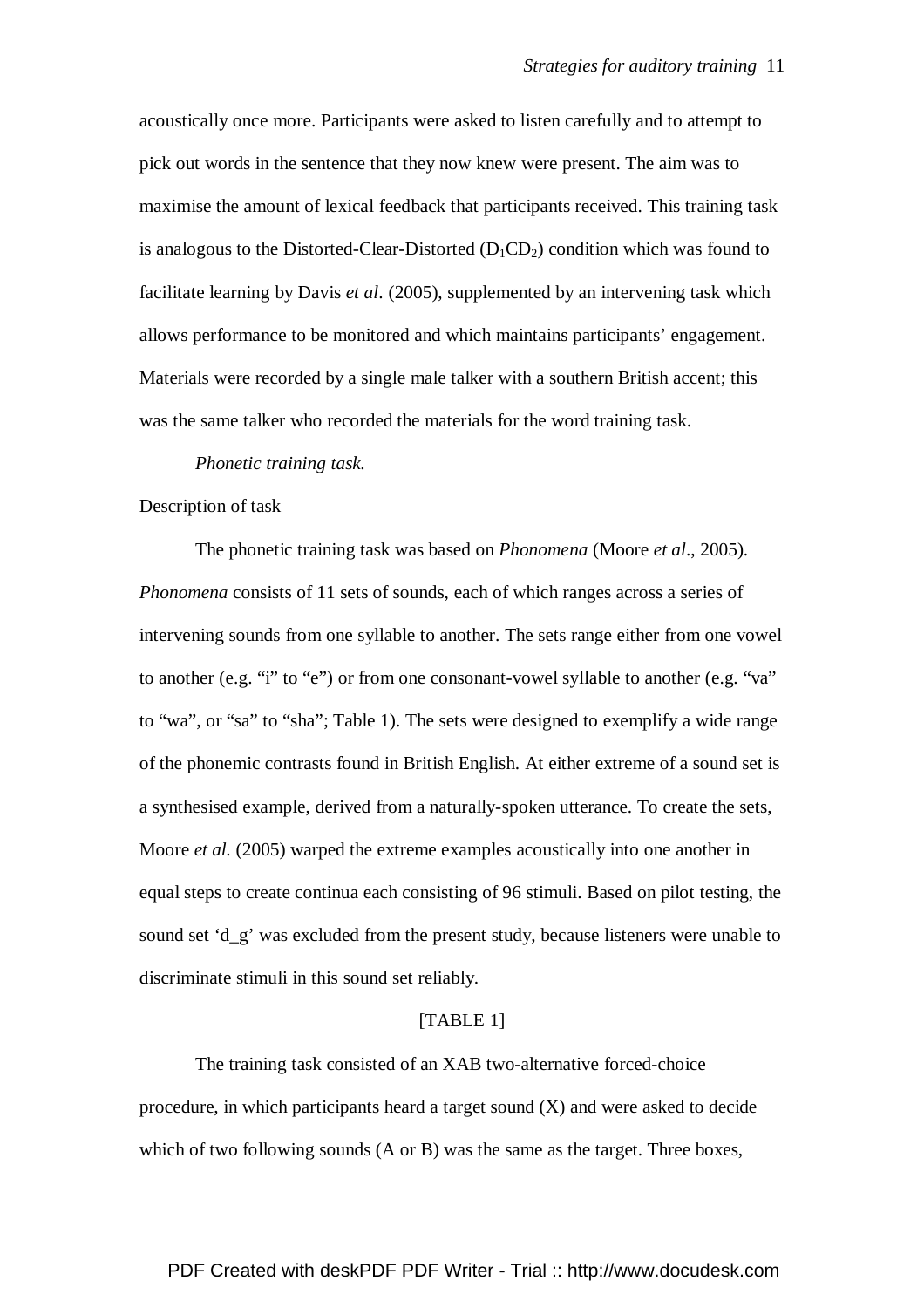labelled "Target", "A", and "B", were displayed on the computer screen. Each box was illuminated by changing its background colour while the corresponding sound was presented. At the top of the display, participants were reminded that their task was to decide "Which is the same as the target sound, A or B?". Participants responded by pressing keys labelled "A" and "B" on a computer keyboard. Visual feedback on accuracy was given by a green tick or a red cross.

#### Adaptive procedure

 The separation of the pairs of stimuli from the middle of the sound set varied according to participants' performance, thus allowing the Just Noticeable Difference (JND) to be estimated. At the beginning of each block of trials, stimuli were selected from towards the end points of sound sets (stimuli 8 and 89). These stimuli should be easy to discriminate. The procedure then reduced the separation of stimuli following correct responses to make discrimination more difficult, or increased the separation of stimuli following incorrect responses to make discrimination easier. The switch between the separation of stimuli being reduced to being increased (or vice versa) was labelled a *reversal*. The adaptive procedure was run in three phases. First, the separation between stimuli was reduced by 20 steps following a correct response and was increased by 20 steps following an incorrect response. This rule was used until two reversals had occurred. Second, the separation was reduced by 10 steps following two correct responses and was increased by 10 steps following an incorrect response. This rule was used until a further three reversals had occurred. Third, this 'two-down, one-up' rule was used with a step size of 2 steps until participants had completed 60 trials in total. The 'two-down, one-up' procedure yields a JND corresponding to 71% correct performance (Levitt, 1971). The JND was calculated as the average of the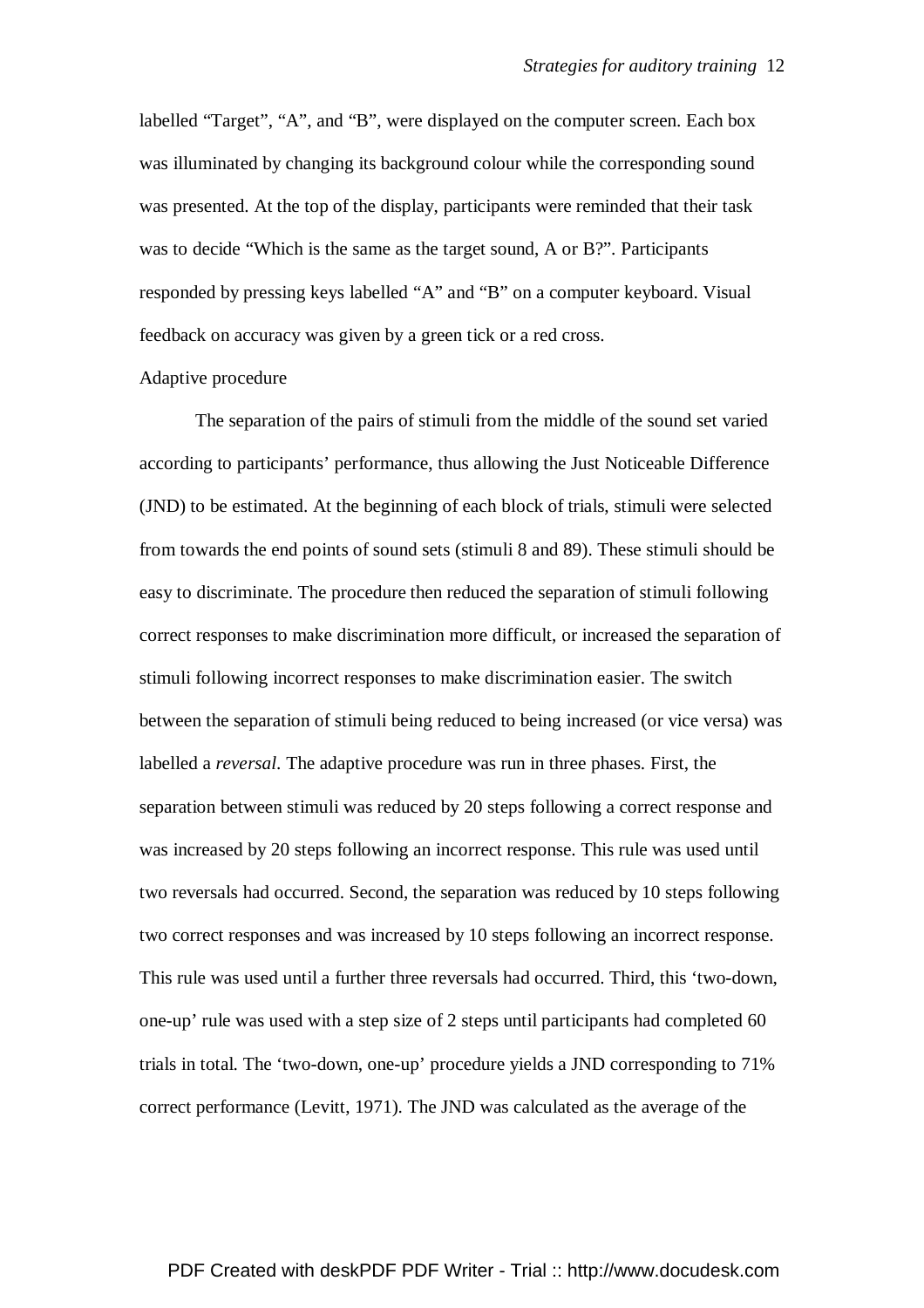separations at the reversals during the third phase of the task. Figure 1 reproduces the separations traversed during an example run of the task.

### [FIGURE 1]

## *Testing materials*

*BKB sentence test.* Eight blocks of 32 sentences from the BKB corpus (Bench & Bamford, 1979) were recorded by two adult talkers of British English (1 male, 1 female). Blocks contained 16 sentences recorded by each talker. One block was used during each test. Sentences were not repeated. There were three key (content) words in each sentence. Participants were asked to repeat all the words they heard, and the experimenter recorded which key words had been identified correctly, using the 'tight' scoring procedure (Bamford & Wilson, 1979). An example of a BKB sentence, with the key words underlined, is: "The clown had a funny face".

*IEEE sentence test.* Four blocks of eighty sentences from the IEEE corpus (IEEE, 1969) were recorded by ten talkers with a range of British and Irish accents (4 male, 4 female, 2 female children). Blocks contained 8 sentences recorded by each of the 10 talkers. One block was used during each test. Sentences were not repeated. There were five key words in each sentence. Participants were asked to repeat all the words they heard, and the experimenter recorded which key words had been identified correctly, using the tight scoring procedure. An example of an IEEE sentence, with the key words underlined, is: "The wharf could be seen from the opposite shore".

*Consonant test.* Twenty /ɑː/-consonant-/ɑː/ nonsense syllables were included,

incorporating the consonants / b  $\sharp$  d f g h  $\sharp$  k l m n p r s  $\sharp$  t  $\theta$  v w z  $\ell$ . Presentation was computer controlled. Each consonant was displayed orthographically on a computer touch screen using its usual spelling (e.g. the sound /ʧ/ was written "CH").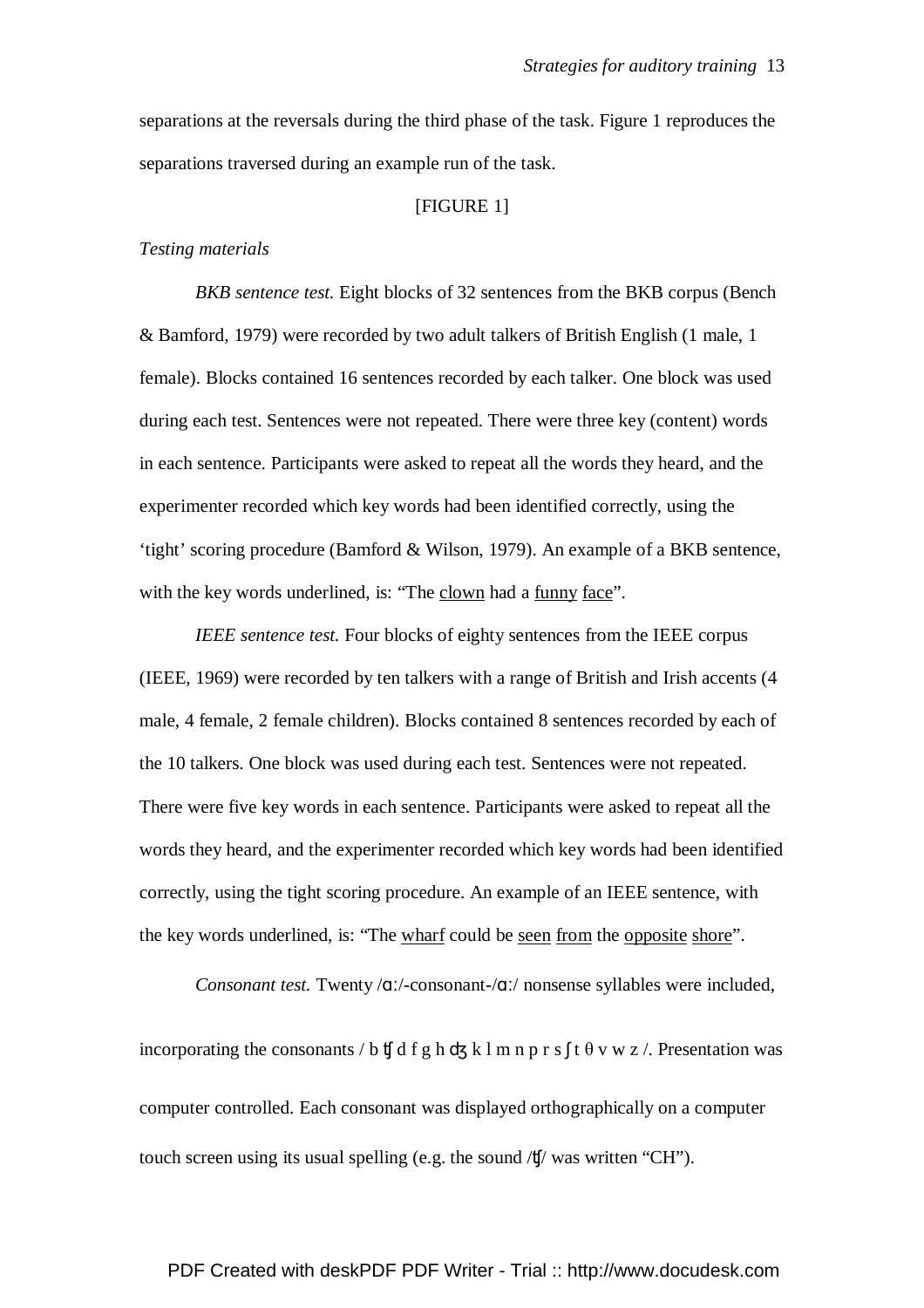Participants reported the consonant in each stimulus by touching its orthographic transcription. Materials were recorded by 10 talkers (4 male, 4 female, 2 female children) who each recorded single token of each syllable.

*Vowel test.* Ten h-vowel-d words were included, containing 5 short vowels:  $\alpha$ /(had), /e/ (head), /I/ (hid), /D/ (hod), /U/ (hood), and 5 long vowels: /q:/ (hard), /3:/

(heard), /iː/ (heed), /ɔː/ (hoard), /uː/ (who'd). Presentation was computer controlled.

Each word was displayed orthographically on a computer touch screen. Participants responded by touching the orthographic transcription of the appropriate word. There were 200 trials in each test. Materials were recorded by 10 talkers (4 male, 4 female, 2 female children). Each talker recorded two tokens of each word.

# *Speech processing*

 Speech processing was performed in real time with an 8-channel noise-excited vocoder (Shannon *et al.*, 1995) implemented on a SHARC digital processor (Analog Devices ADSP21065L). Speech signals were analysed with 6th-order elliptical IIR filters with centre frequencies of 433, 642, 925, 1306, 1820, 2513, 3449, and 4712Hz. Filtered signals were half-wave rectified and low-pass filtered at 160Hz. The resulting waveform envelopes were multiplied by a white noise that had been low-pass filtered at 10kHz. The resulting signal in each channel was then filtered by a 6th-order elliptical IIR filter whose centre frequency had been shifted relative to the analysis filter in that channel in accordance with Greenwood's (1990) place-to-frequency function to simulate a 6mm tonotopic shift on the basilar membrane on the cochlea. The centre frequencies of these reconstruction filters were 1206, 1685, 2332, 3205, 4382, 5971, 8115, and 11007Hz.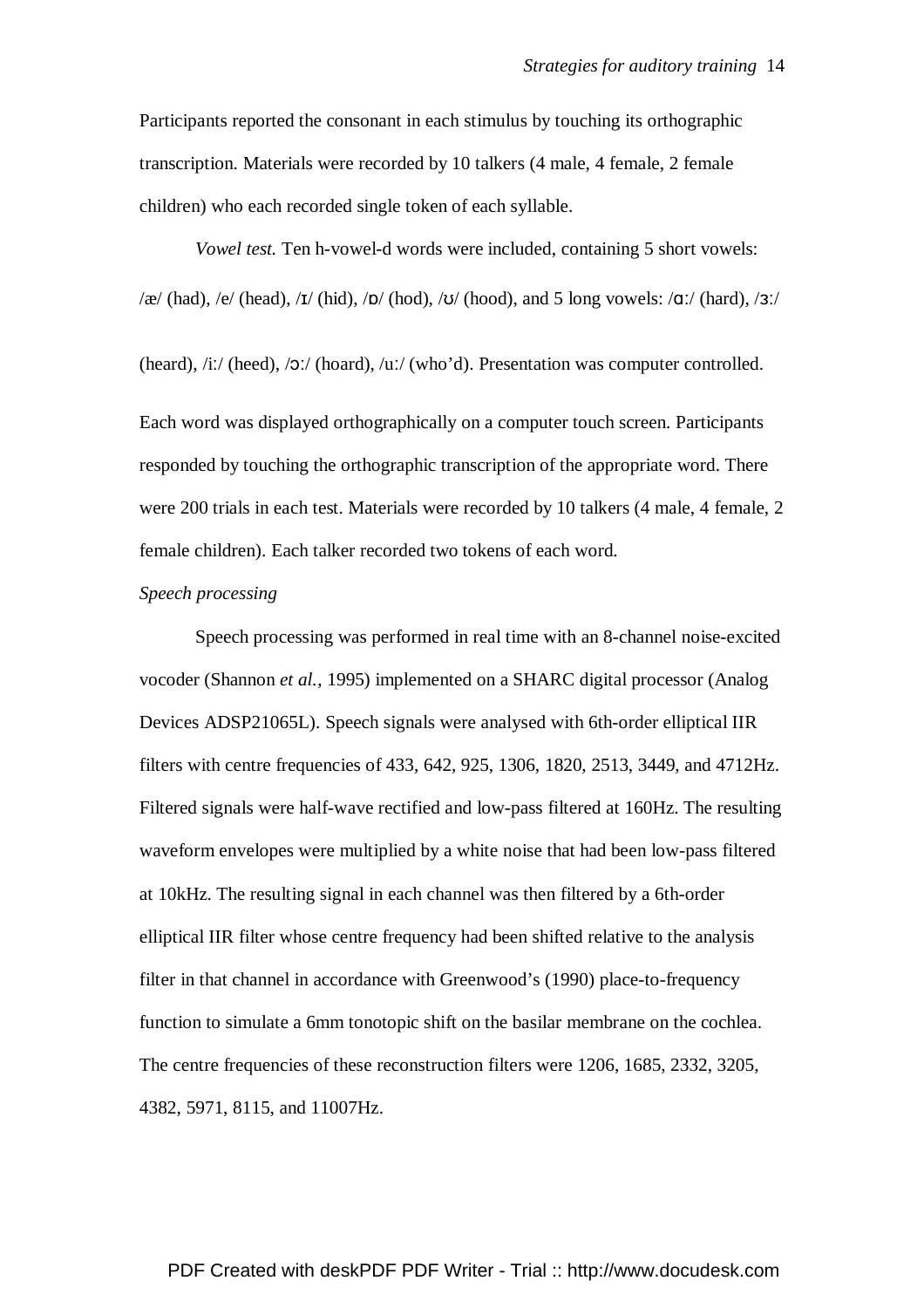# *Design & procedure*

 There were 3 training conditions (word training, sentence training, phonetic training), with 6 participants in each training group. Apart from the training regime, the design and procedure were the same for each group. Participants participated over the course of 10 sessions, which took place on 10 different (not necessarily consecutive) days. Figure 2 illustrates the sequence of training and test sessions.

### [FIGURE 2]

*Baseline session (Session 1).* Pure-tone audiometry was conducted to measure air-conduction thresholds in each ear. Then participants undertook the BKB sentence test, the vowel test, and the consonant test, in that order. At least three runs of each test were administered, until an asymptote in performance was reached. A participant was declared to have reached asymptotic performance if performance was stable, within a 3% margin of error, on adjacent runs. If performance on the third run was more than 3% better than performance in the first or second run, a test was repeated, either until performance was stable, within a 3% margin of error, or until a test had been administered five times. Finally, participants completed the IEEE sentence test once.

*Training sessions (Sessions 2, 3, 5, 6, 8, & 9).* Twenty minutes of auditory training were administered in each training session. Participants in the phonetictraining group were exposed to the sound sets in the order shown in Table 1. On average, participants completed 5 or 6 sound sets in each session. To ensure that participants in the word- and sentence-training groups were not exposed to the same materials repeatedly, trials that had been completed were excluded from subsequent training sessions.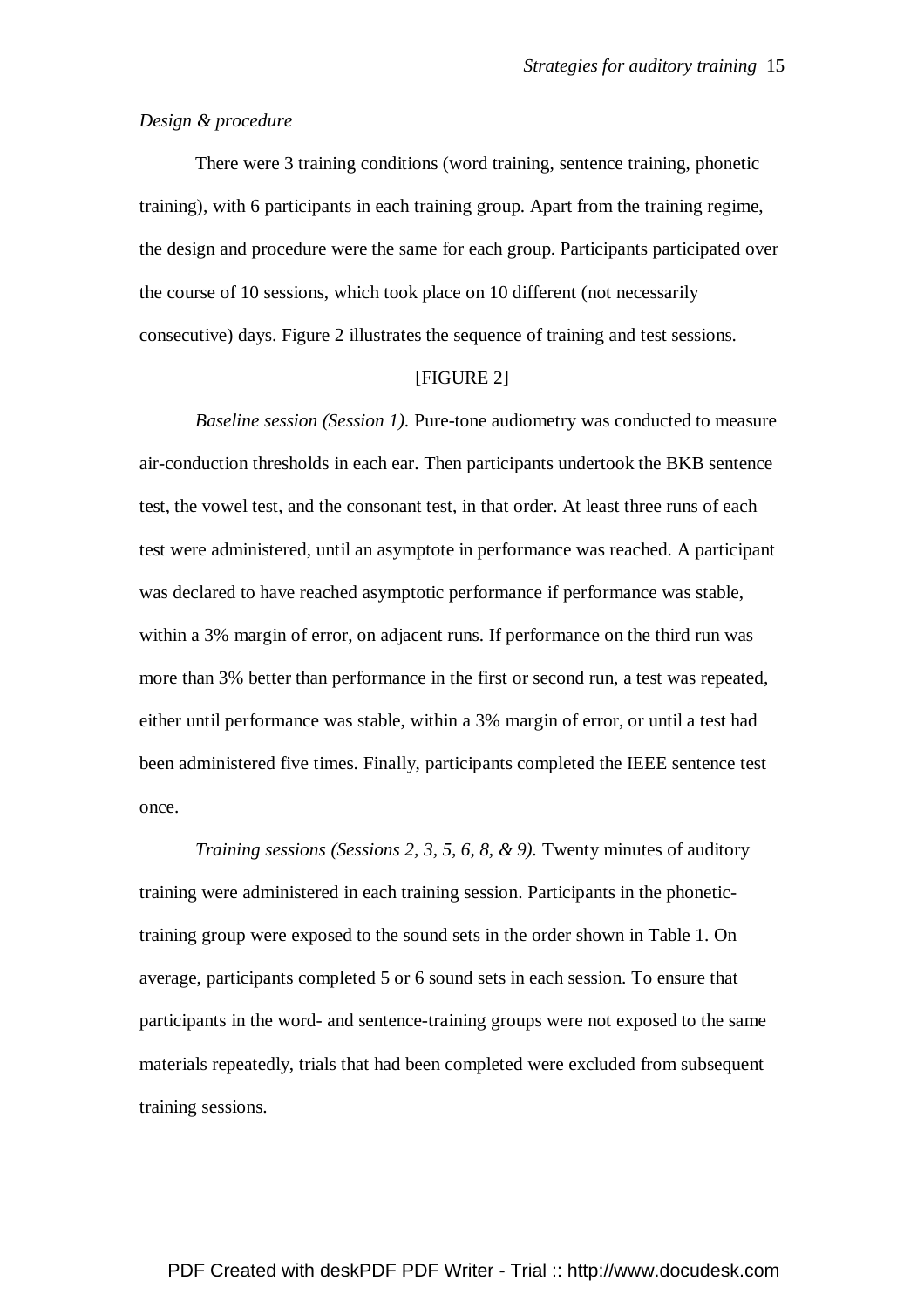*Training and testing sessions (Sessions 4, 7, & 10).* Participants began by completing 20 minutes of auditory training. They then completed the tests of speech perception. The IEEE sentence test was administered first, followed by the vowel test, the consonant test, and finally the BKB sentence test.

### Results

# *Baseline performance*

 Table 2 shows the average baseline performance for each of the training groups on each of the tests of speech perception. One-way between groups ANOVAs revealed no significant differences in baseline performance according to training group, for any of the speech tests.

# [TABLE 2]

# *Data from training tasks*

 Table 3 shows the average amount of training completed by participants in each training group, in each training session. Performance on all the training tasks improved significantly over time (Figure 3).

# [TABLE 3]

### [FIGURE 3]

### *Improvements following auditory training*

In order to assess whether performance had improved following auditory training, a conservative measure of baseline performance was adopted, which consisted of each participant's *best* performance during any of the baseline tests (referred to as the 'highest baseline'). For example, if a participant scored 5% the first time a test was completed, 15% the second time the test was completed, and 10% the third time a test was completed, their 'highest baseline' was recorded as 15%.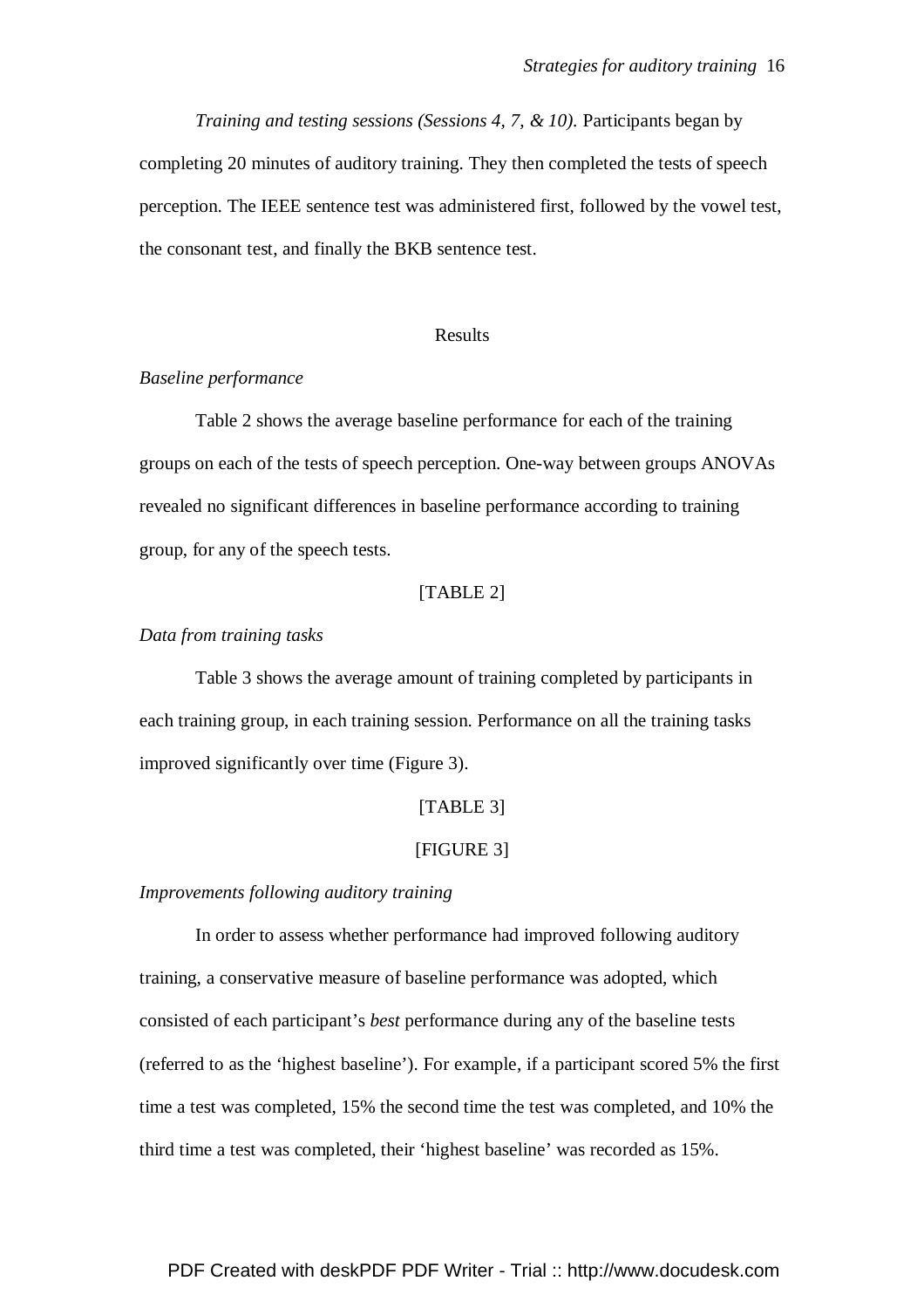Figure 4 shows the improvements on the IEEE, BKB, consonant, and vowel tests following one, two, and three hours of training for each of the training groups. One-sample t-tests with a Bonferroni correction for nine comparisons were used to test whether improvements were significant. Adjustments were made for nine comparisons because we wished to test whether improvements following one, two, and three hours of training were significant for three training groups. Table 4 shows the results of these analyses. Bonferroni corrected p-values are reported. There were no significant improvements for the phonetic training group on any of the tests. There were significant improvements on the IEEE and BKB sentence tests for the groups who received word and sentence training. Other significant improvements were not sustained after three hours of training. There were significant improvements in consonant discrimination for the word training group following one and two hours of training; improvements following three hours of training narrowly missed significance for the word and sentence groups. A significant improvement in vowel discrimination was found only for the word training group following two hours of training.

### [FIGURE 4]

### [TABLE 4]

### *Comparison between training conditions*

 This section compares the effectiveness of the different training strategies. The dependent variable was the amount of improvement, relative to the highest baseline, following auditory training. Results were analysed with 3 (training time: one, two, three hours) x 3 (training strategy: word, sentence, phoneme) mixed Analyses of Variance. When there was a significant interaction between training time and training strategy, planned comparisons were carried out using one way Analyses of Variance to establish whether performance improved over time for each of the training groups.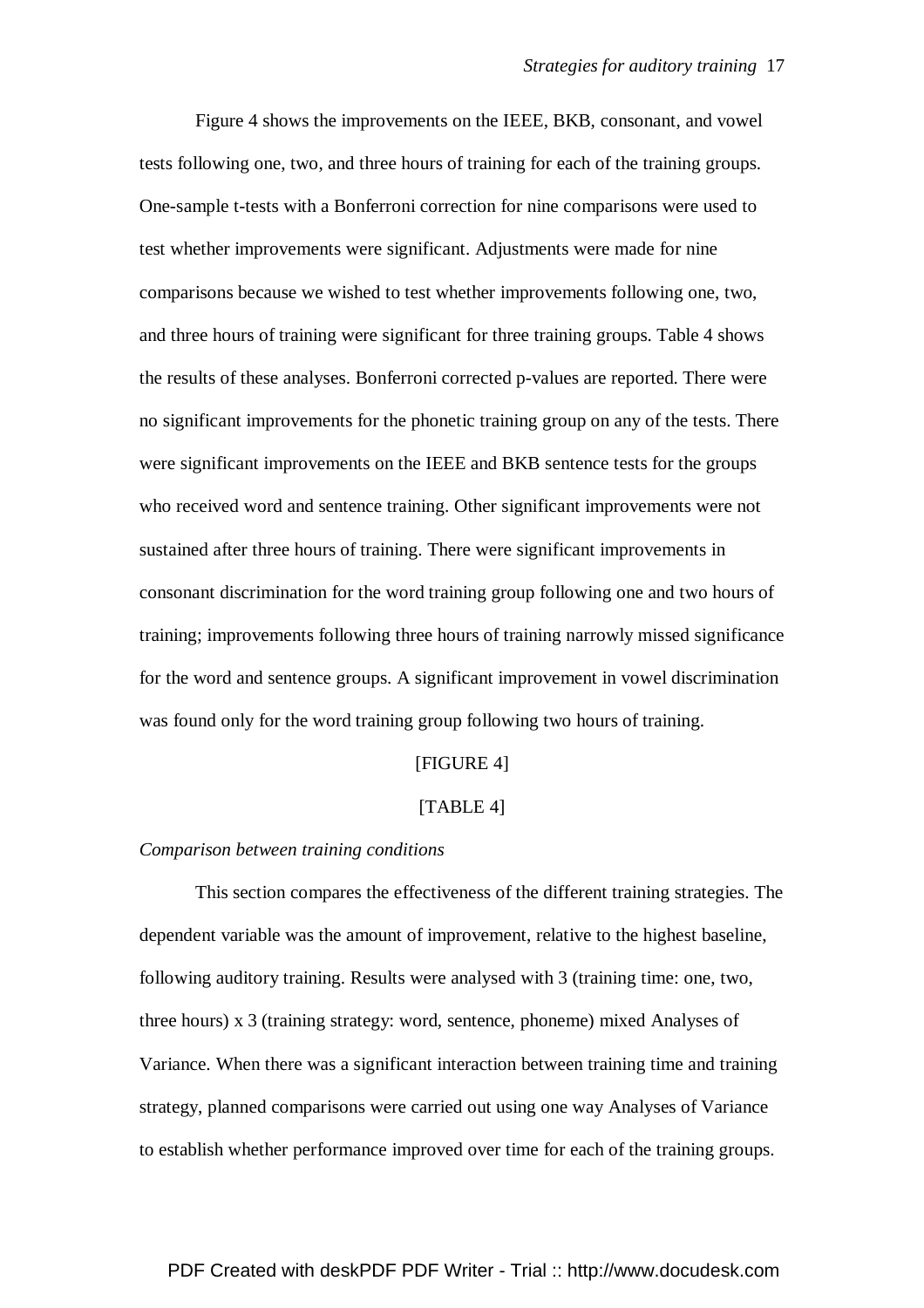A Bonferroni correction for three comparisons was applied (indicated by the notation *adjusted* F). When there was a significant main effect of training strategy, planned comparisons were carried out on the differences between the training groups following three hours of training. A Bonferroni correction for three comparisons was applied (indicated by the notation *adjusted* t). Bonferroni corrected p-values are reported.

*IEEE sentence test.* There were significant main effects of training time  $(F_{2,30})$  $= 14.13$ , p<0.001) and training strategy (F<sub>2,15</sub> = 11.22, p<0.01), along with a significant interaction between training time and training strategy ( $F_{4,30} = 3.66$ , p<0.05). Significant improvements over time were found for the word (*adjusted*  $F_{2,10}$  $= 10.29$ , p<0.05; linear trend  $=$  F<sub>1,5</sub>  $= 16.03$ , p<0.05) and sentence training groups (*adjusted*  $F_{2,10} = 11.32$ , p<0.01; linear trend =  $F_{1,5} = 19.09$ , p<0.01), but not for the phonetic training group (*adjusted*  $F_{2,10} = 0.14$ , linear trend =  $F_{1,5} = 0.13$ ; Figure 4). Following three hours of training, both the word- and sentence-training groups displayed significantly larger improvements than the phonetic-training group (word training vs phonetic training: *adjusted*  $t_{10} = 3.73$ , p<0.05; sentence training vs phonetic training: *adjusted*  $t_{10} = 7.28$ , p<0.001; Table 5). There was no significant difference between the improvements displayed by the word and sentence training groups following three hours of training.

*BKB sentence test.* There were significant main effects of training time ( $F_{2,30}$  = 24.57, p<0.001) and training strategy ( $F_{2,15} = 7.56$ , p<0.01), but no significant interaction between the variables ( $F_{4,30} = 0.57$ ). There were significant linear ( $F_{1,5} =$ 24.92, p<0.001) and quadratic ( $F_{1,5} = 23.05$ , p<0.001) components to the effect of training time. On average, participants identified 2.67% (95% c.i. -0.24 to 5.58) of key words correctly following one hour of training. This increased to 10.38% (95%

# PDF Created with deskPDF PDF Writer - Trial :: http://www.docudesk.com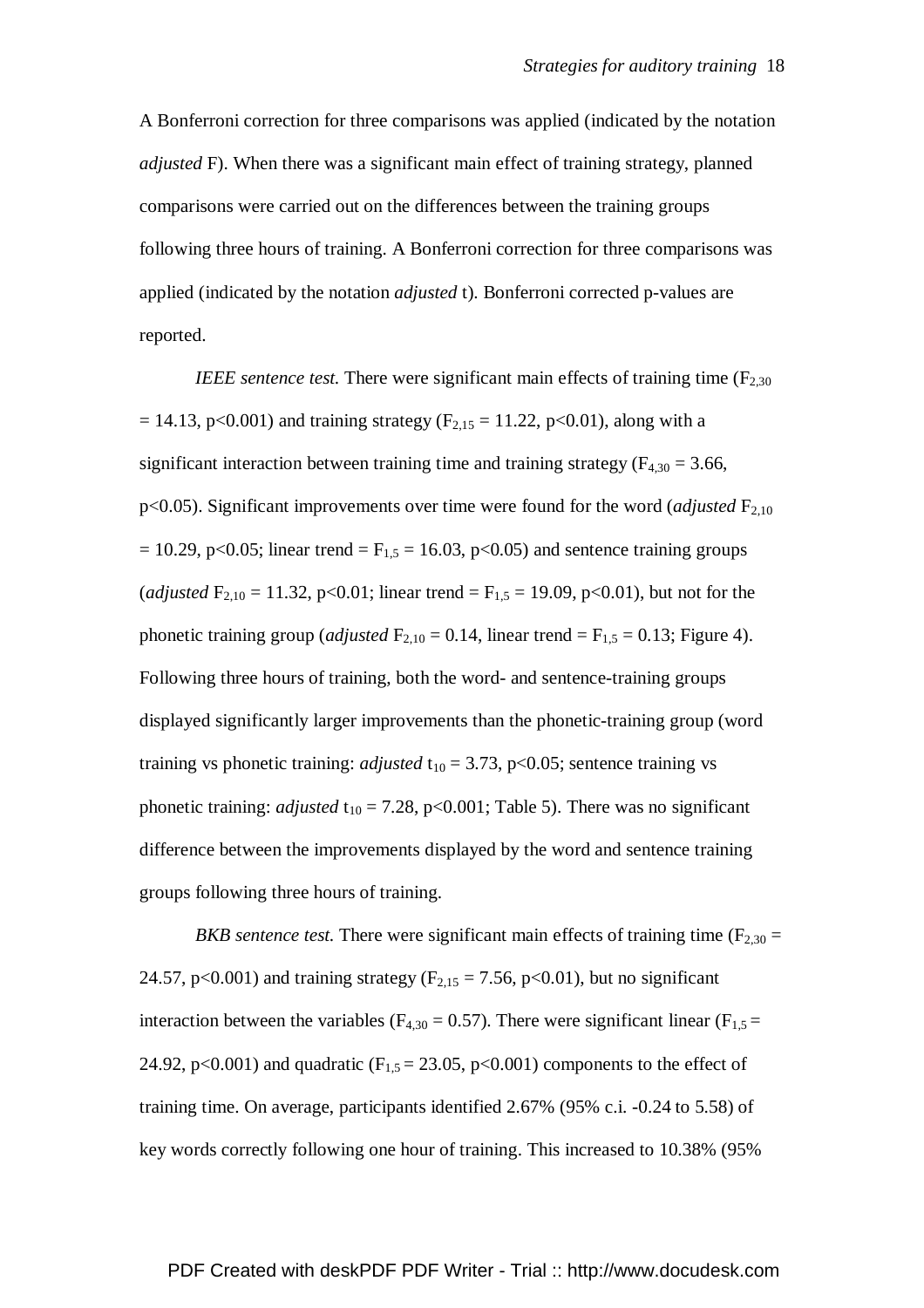c.i. 8.16 to 12.61) following two hours of training, and then levelled off at 10.72% (95% c.i. 7.0 to 14.45) key words correct following three hours of training. The group who received word-based training displayed a significantly larger improvement following three hours of training than the group who received phonetic training (*adjusted*  $t_{10} = 4.50$ ,  $p < 0.01$ ; Table 5). There were no other significant differences between the training groups following three hours of training.

*Consonant test.* There was a significant effect of training time  $(F_{2,30} = 6.63)$ , p<0.01), but no significant effect of training strategy ( $F<sub>2,15</sub> = 2.97$ ) and no significant interaction between training time and training strategy ( $F_{4,30} = 0.45$ ). There was a significant linear component to the effect of training time  $(F_{1,5} = 13.29, p<0.01)$ . Following one hour of training, 5.58% (95% c.i. 3.25 to 7.92) of consonant sounds were discriminated correctly. This rose to 7.00% (95% c.i. 4.99 to 9.01) following two hours of training, and to 9.56% (95% c.i. 6.61 to 12.50) following three hours of training. Following three hours of training, all of the training groups improved between 7 and 12% (Table 5).

*Vowel test.* On the vowel test, there were no significant effects of training time  $(F_{2,30} = 2.93)$ , training strategy  $(F_{2,15} = 1.48)$  and no significant interaction  $(F_{4,30} =$ 0.60).

# [TABLE 5]

### *Effect of not controlling for incidental learning*

 Figure 5 shows the amount of improvement between the first time tests were completed in the baseline session (Base 1) and the final testing session for the BKB, consonant, and vowel tests after three hours of training. These improvements are labelled 'uncontrolled' because the effects of repeated testing were not controlled. The amount of improvement between the 'highest baseline' and the final testing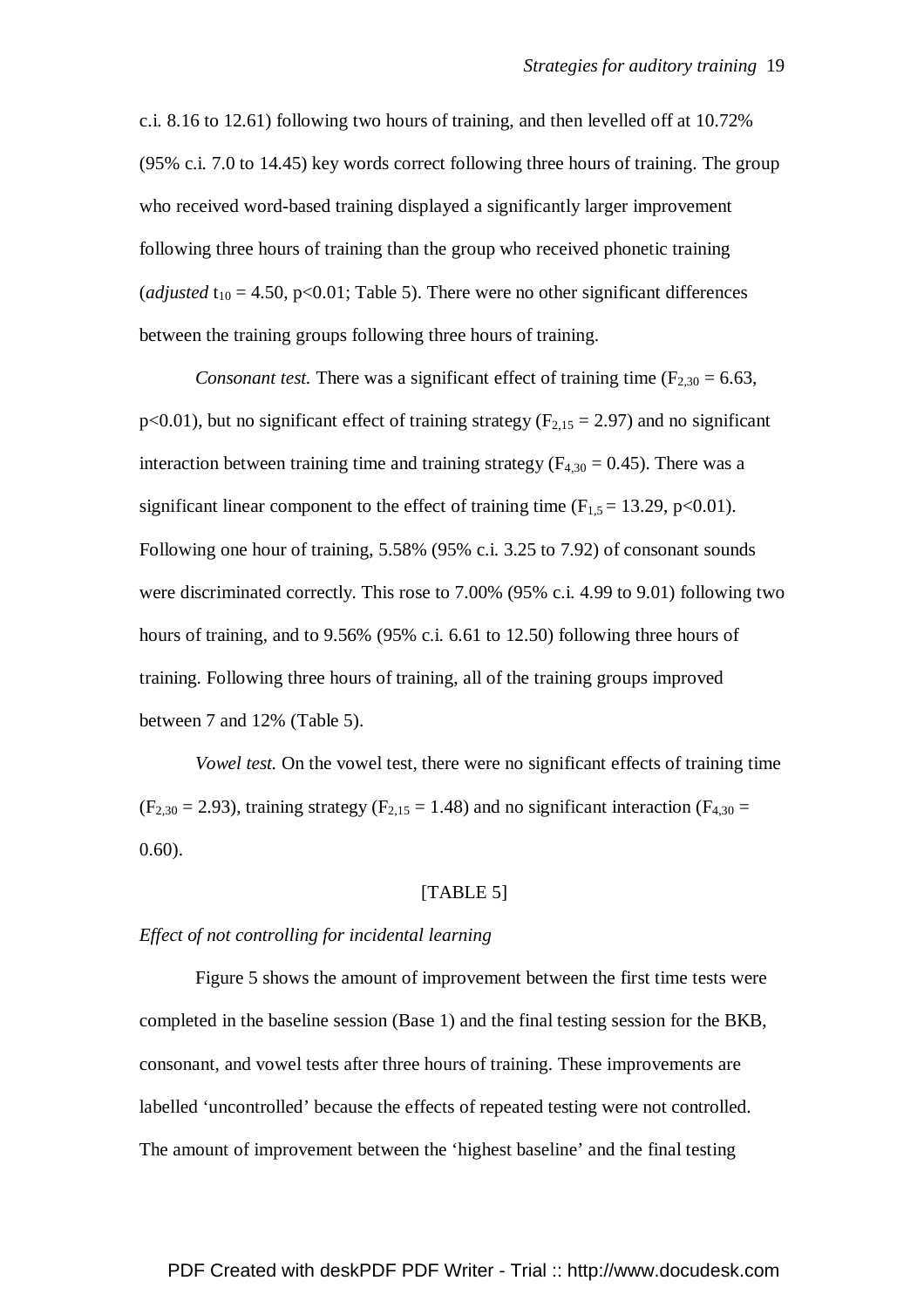session is also shown. These improvements are labelled 'controlled' because the effects of repeated testing were partially controlled. Significant improvements are highlighted. Bonferroni corrections were applied within each test, separately for 'uncontrolled' and 'controlled' comparisons. (Therefore, adjustments were made for 3 comparisons.) Figure 5 shows that if no control is exercised over the effects of repeated testing, all the groups would be judged to display significant improvements on the BKB and consonant tests. When control is exercised, however, only the word and sentence training groups display improvements that reach significance on the BKB and consonant tests.

# [FIGURE 5]

### **Discussion**

 In this study, word- and sentence-based training strategies led to significantly larger improvements on tests of sentence perception than did a phoneme-based strategy. Contrary to the expectation that larger improvements on sentence tests would follow sentence training than word training (Hirata, 2003; Greenspan *et al.*, 1988), both types of training improved the accuracy of identifying words in sentences. There were no significant differences between the training strategies in improving consonant or vowel discrimination. However, there were significant improvements on the consonant and vowel tests for the word training group but not for the sentence or phonetic training groups. The word training group displayed significant improvements on the consonant test following one and two hours of training, and on the vowel test following two hours of training. These findings lend tentative support to Fu *et al*.'s (2005[b]) findings that word training was more effective at improving phonemic discrimination than sentence training. In addition, the present study demonstrated quite large improvements in performance from simply repeating the outcome tests. If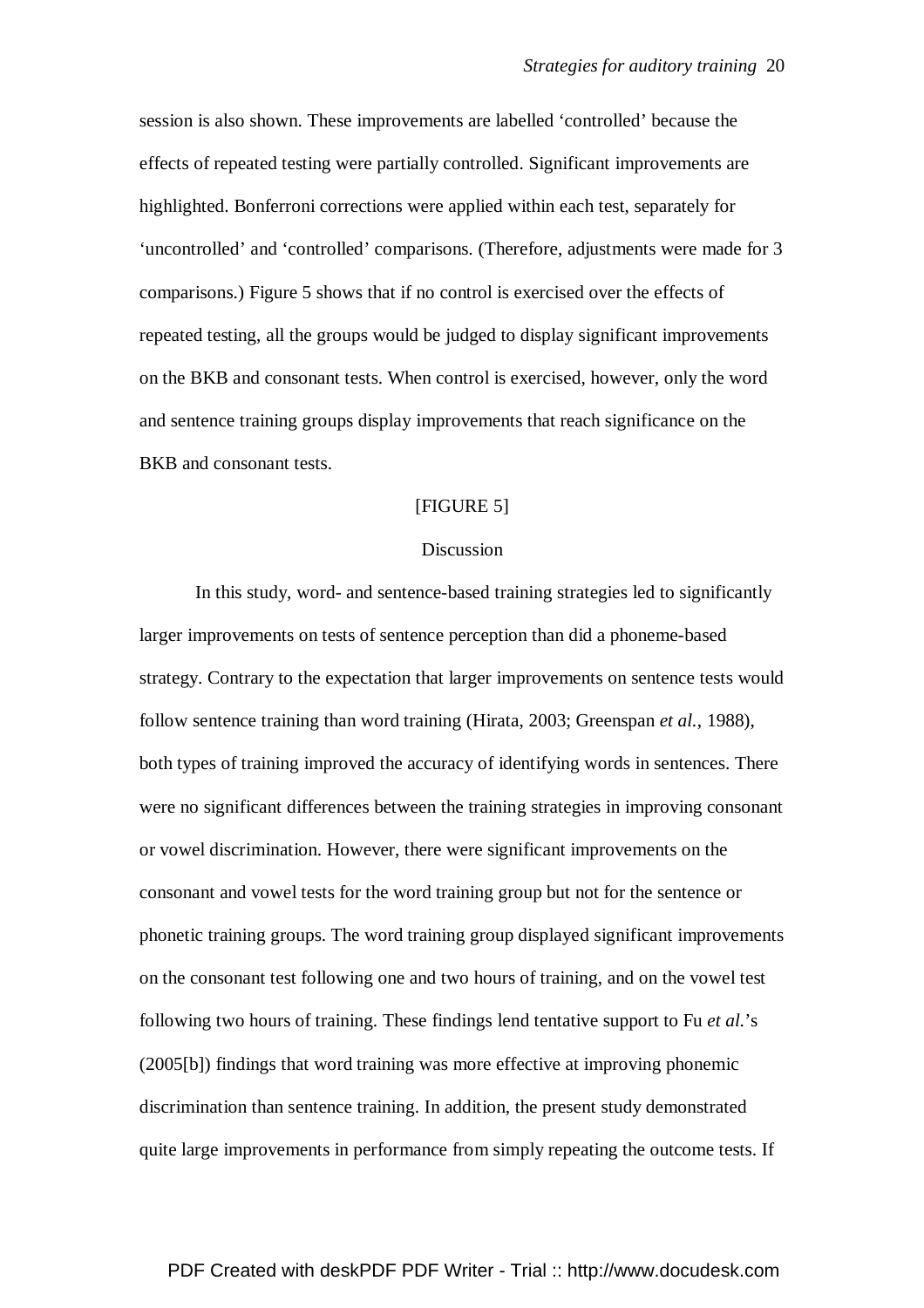we had not partially controlled for these effects of incidental learning, each of the training strategies would have been judged to produce significant improvements in the BKB sentence test and the consonant-discrimination test.

### *Why was phonetic training relatively unsuccessful?*

 There are three non-exclusive explanations for why phonetic training produced improvements in performance in the study reported by Moore *et al*. (2005) but not in the present study. The first explanation is associated with the nature of the outcome measures. Moore *et al*. (2005) investigated the effectiveness of phonetic training using the Phonological Assessment Battery (Frederickson *et al*. 1997). Good performance on the tests in that battery requires participants to be able to identify and manipulate phonemes. In contrast, good performance on the sentence and vowel tests used in the present experiment requires participants to use lexical knowledge. Phonetic training led to only minimal improvements on these tests. The consonant test however, taps phonetic rather than lexical knowledge, and the phonetic training task was associated with larger improvements on this test. This pattern of results is compatible with the idea that the phonetic training task produces learning that transfers to the perception of phonemes in nonsense syllables more than to the perception of real words.

 The second explanation is associated with the nature of the training stimuli. In the study by Moore *et al*. (2005), children listened to un-distorted speech. It is possible that the phonetic training task was effective in this context because the mapping between the input and phonetic representations was straightforward, allowing participants to label stimuli as one phoneme or another. However, the noisevocoded versions of the stimuli that were used in the present study may have been more difficult to map onto existing phonetic representations. Although performance improved over time on the phonetic training task itself, no improvement in speech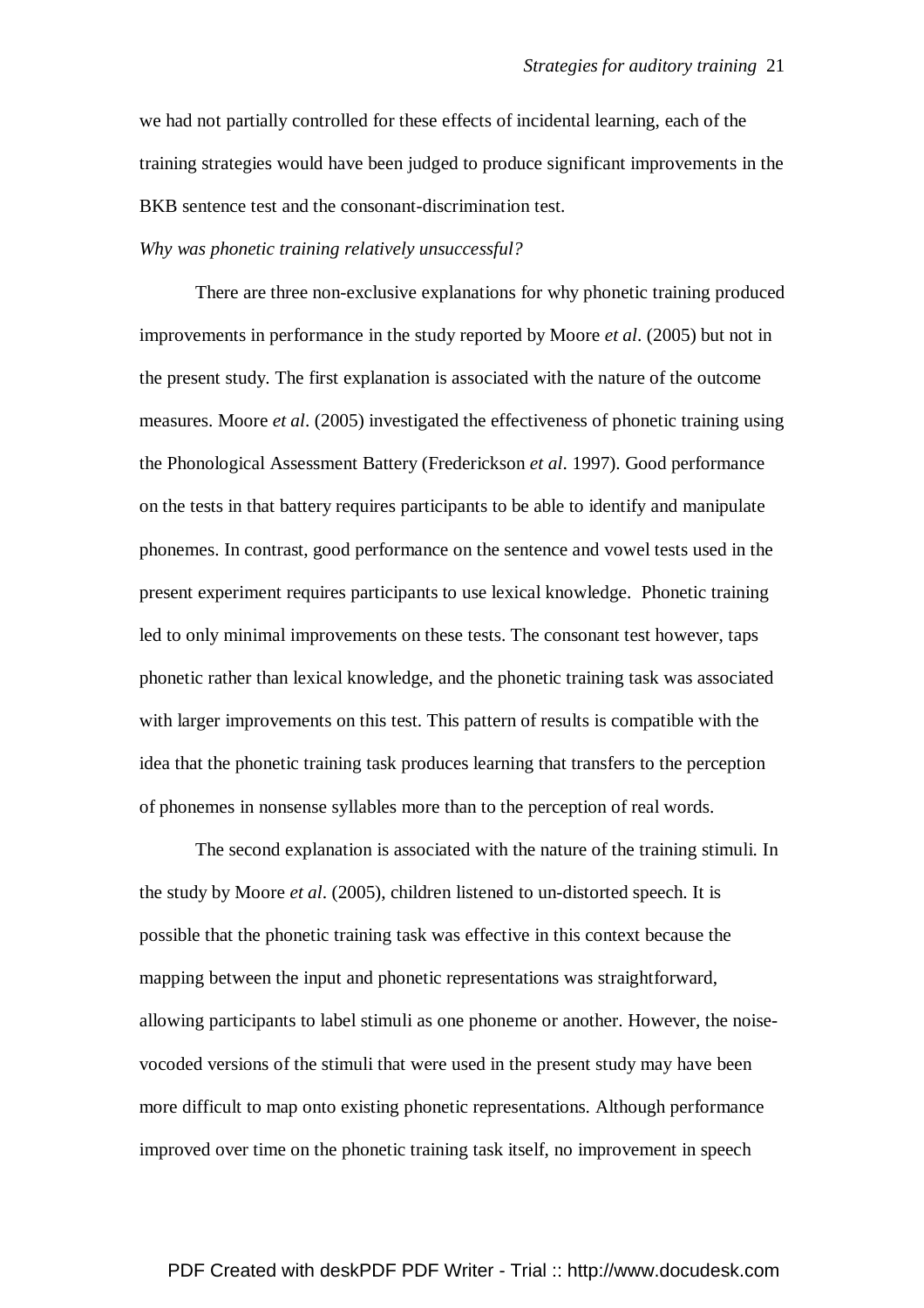perception would be expected if the training stimuli were not mapped onto phonetic representations. Moreover, while the word- and sentence-based training tasks required participants to label stimuli (as one word or another), the XAB forced-choice task in the phonetic training task did not require phonemes to be labelled. It is possible that larger improvements following phonetic training with distorted speech would have been found if participants had been required to label stimuli and thereby remap representations for sounds onto existing phonetic representations. To test this explanation, phonetic training could be administered in a similar 2-alternative forcedchoice task as was used for word-based training (e.g. participants hear 'le' and are required to classify the stimulus as 'le' or 're').

 The third explanation is associated with the differences between the participants. Moore *et al*.'s (2005) study was carried out with pre-adolescent children, whose attentional skills are likely to be more variable than those of the adult participants in the present study. The children in Moore *et al*.'s study may have displayed improved phonological awareness because the training task improved their attentional skills, rather than their perceptual skills. Indeed, Moore *et al*. found no significant improvement on the phonetic training task over time, which suggests that no perceptual learning occurred. Although the study included a control group, those children did not receive an alternative to training. The trained group might have improved more than the control group because maintaining attention and arousal alone can be sufficient to lead to improvements on perceptual tasks (Amitay *et al*., 2006).

# *Importance of lexical information*

 The present results are consistent with the hypothesis that lexical information is important in the perceptual learning of distorted speech (Davis *et al*., 2005).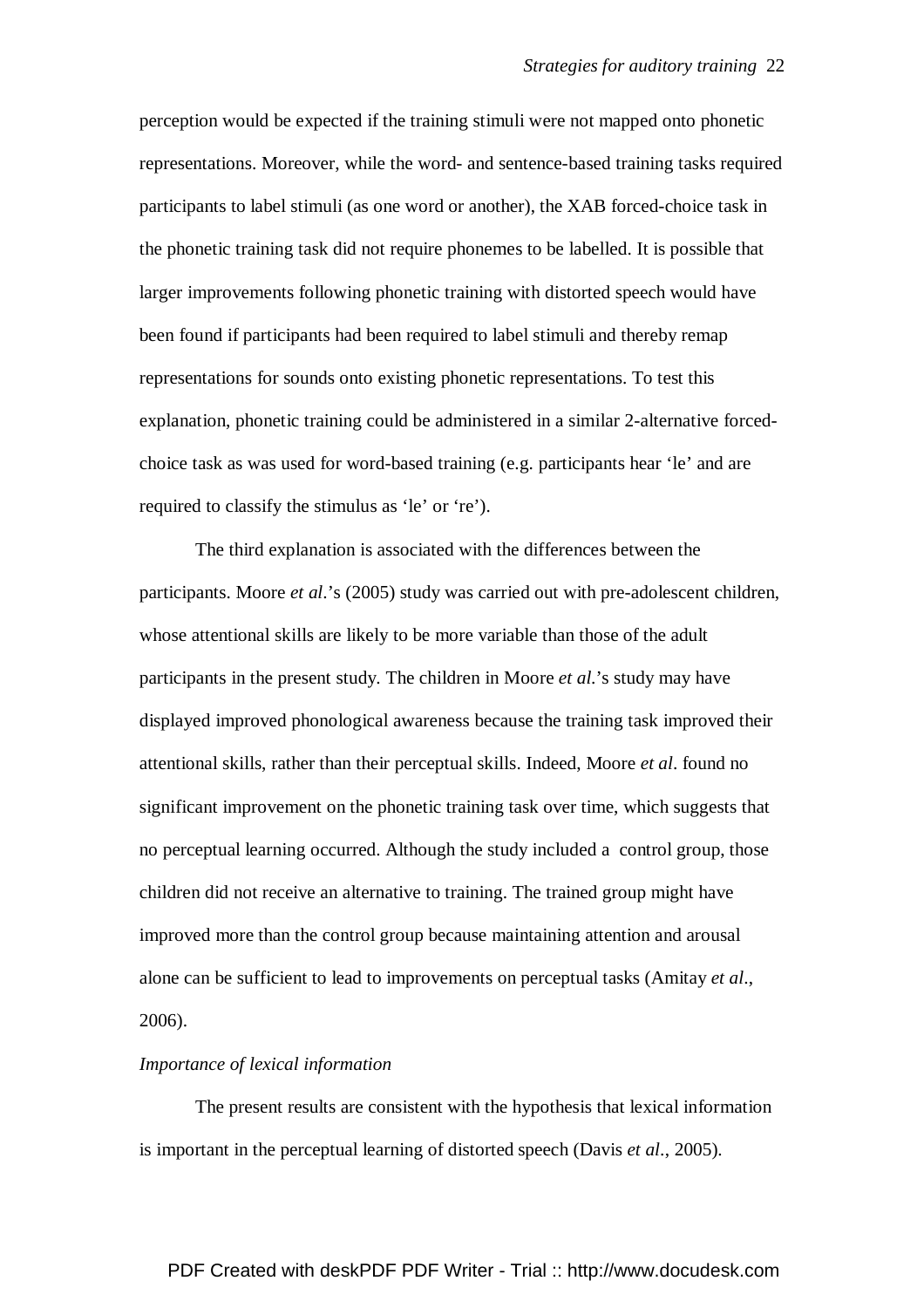However, there are two alternative explanations for why the word- and sentencebased strategies led to larger improvements in speech perception than the phonemebased strategy. The first is that the word- and sentence-training tasks required participants to label stimuli, whereas the phonetic training task did not. Labelling stimuli might be particularly important with distorted speech since the mapping between stimuli and existing linguistic representations might not be straightforward. The second alternative explanation is that word and sentence training tasks exposed participants to a larger amount of distorted speech, and a wider range of phonemes, than did the phonetic training task. However, if this was the only reason for differences between the effectiveness of word and sentence training compared with phonetic training, we would have expected larger differences between the word and sentence training tasks than we found. There were on average 8 words in each training sentence, which meant that participants heard approximately 2,400 words in the sentence training task, compared with the 800 words in the word training task. *Basis of improvements following training* 

 Word- and sentence-based training in the present study may have helped participants to map the novel input provided by a noise-excited vocoder onto existing linguistic representations. Cochlear-implant users also display quite marked improvements in performance over time after their devices are switched on (Tyler, Parkinson, Woodworth, Lowder, & Gantz, 1997; Tyler & Summerfield, 1996), with larger improvements during the first year of implant use, and smaller improvements thereafter. Svirsky, Silveira, Suarez, Neuburger, Lai, and Simmons (2001) asked whether longitudinal improvements in vowel identification are driven by improved discrimination of stimulation delivered to different electrodes, or by improvements in labelling speech sounds. They measured electrode discrimination and vowel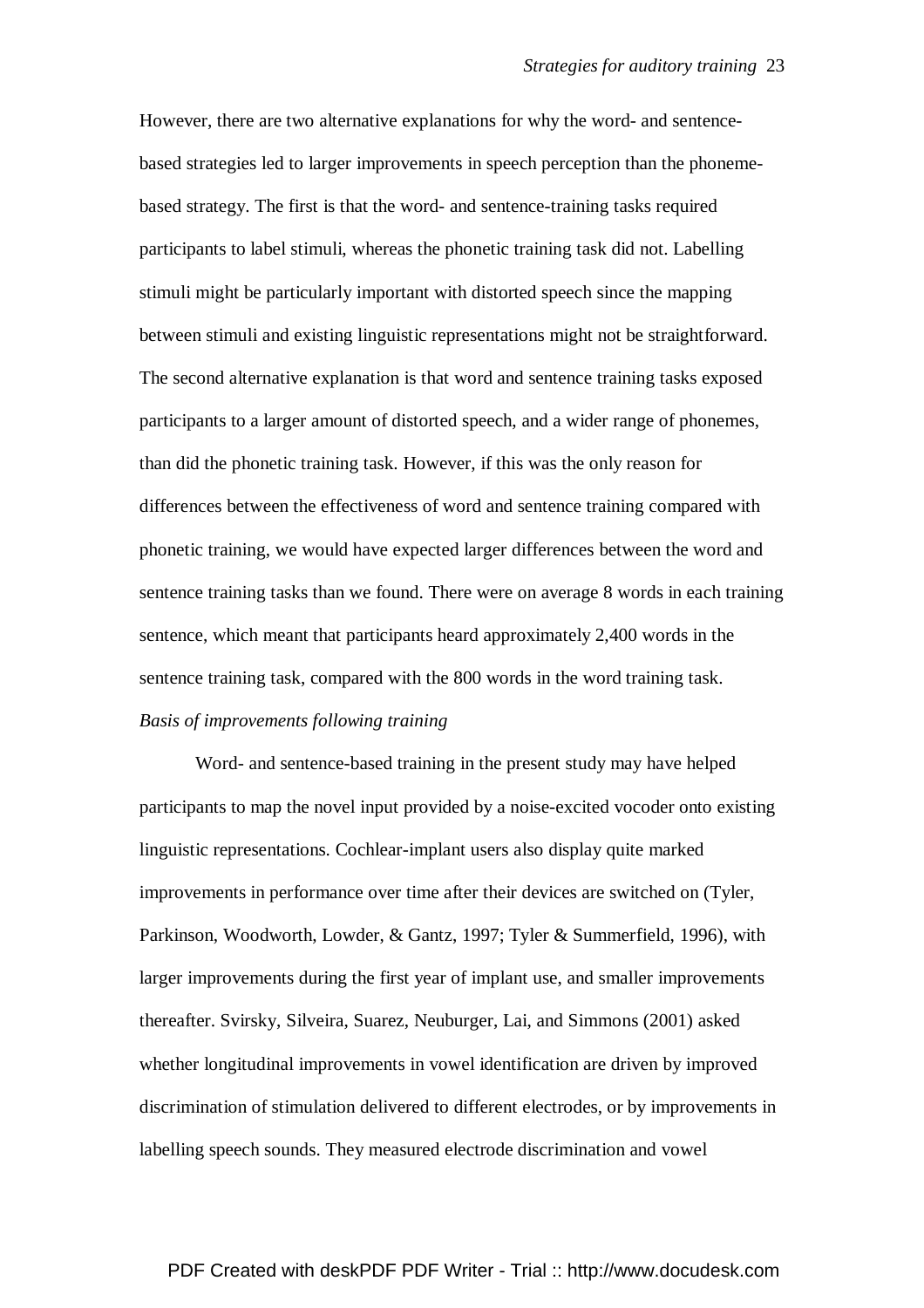identification in seven postlingually deafened cochlear-implant users immediately after their devices were switched on, and then 6.5 to 32 months thereafter. They found that improvements in electrode discrimination were insufficient to explain the improvements in vowel recognition, and concluded that the main factor driving improvements in speech perception following implantation is an improvement in labelling speech sounds.

 The finding that word and sentence training tasks led to similar overall levels of improvement in the ability to identify words in sentences suggests that participants abstracted general information about the mapping between acoustic properties and phonetic and/or lexical information. If performance had improved more following sentence training than following word training, this might have suggested that the cognitive skills required for sentence perception had improved, rather than a general improvement in the relationship between acoustic input and existing representations. In addition, the relative failure of phonetic training supports the hypothesis that improvements in speech perception arose due to changes in the mapping between sounds and lexical representations. The phonetic training task did not require sounds to be labelled, and did not exploit lexical information, both of which may play a role in altering the relationship between sensations and linguistic knowledge. *Importance of controlling for effects of repeated testing* 

 The improvements without control for repeated testing were approximately twice as large as those found when partial control was exercised. If no control had been exercised over the effects of repeated testing, each of the training strategies would have been judged to lead to significant improvements on the BKB sentence test and the consonant test. Whilst we found partially controlled improvements of 13% and 16% on the BKB sentence test following word- and sentence-based training, these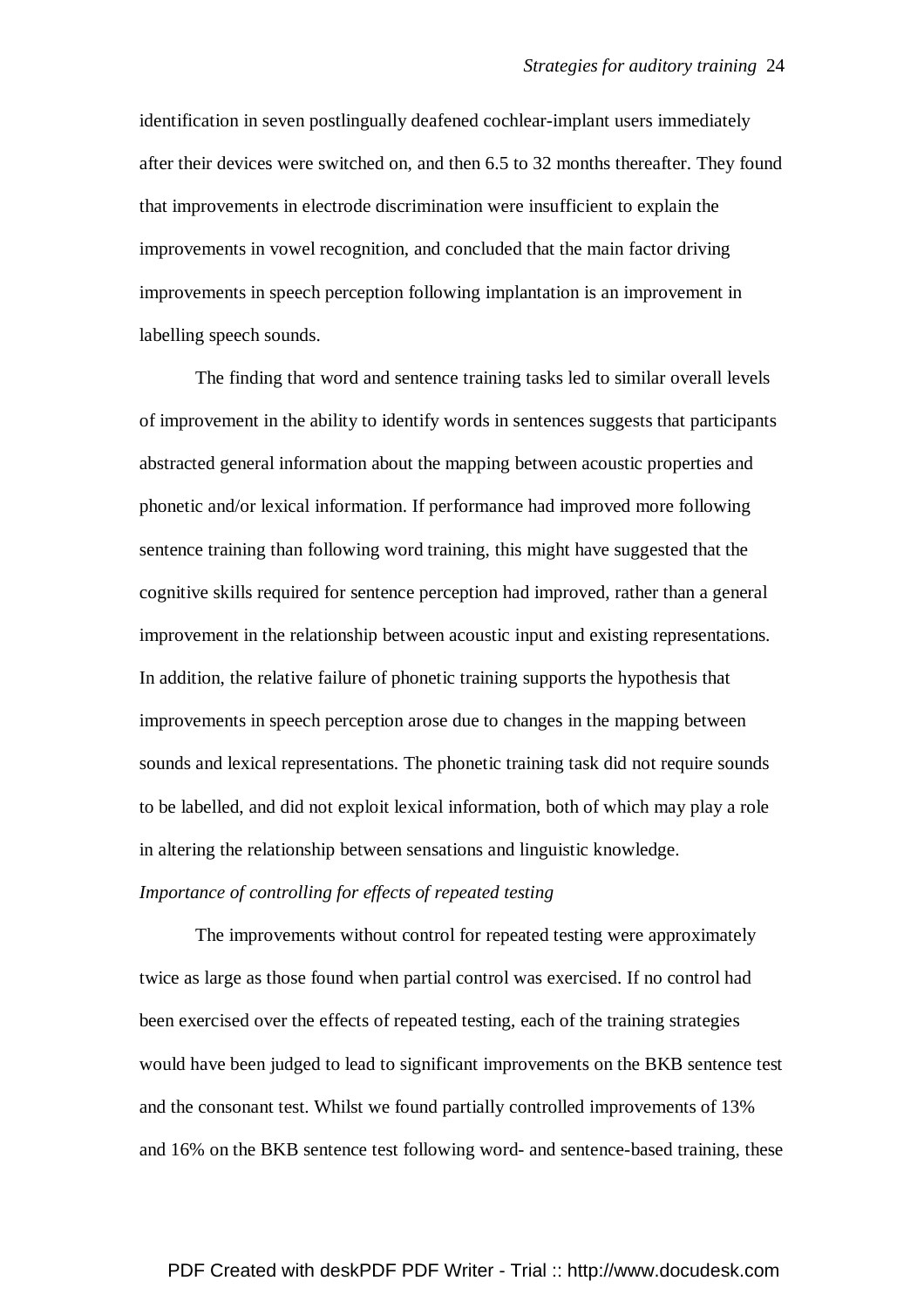improvements would have been 27% and 28% if no control had been exercised over the effects of repeated testing. Such improvements are comparable to the uncontrolled improvement of 30% on the BKB test following three hours of one-to-one training via Connected Discourse Tracking reported by Rosen *et al*. (1999).

# *Conclusion*

 The word- and sentence-based training strategies were more effective than the phoneme-based strategy at improving the perception of spectrally-distorted speech. These results have implications for the design of training procedures for use by adult cochlear-implant users. It is possible that the word- and sentence-training strategies will be more effective than phonetic training strategies that, like the one examined in this paper, do not require participants to assign phonetic labels to sounds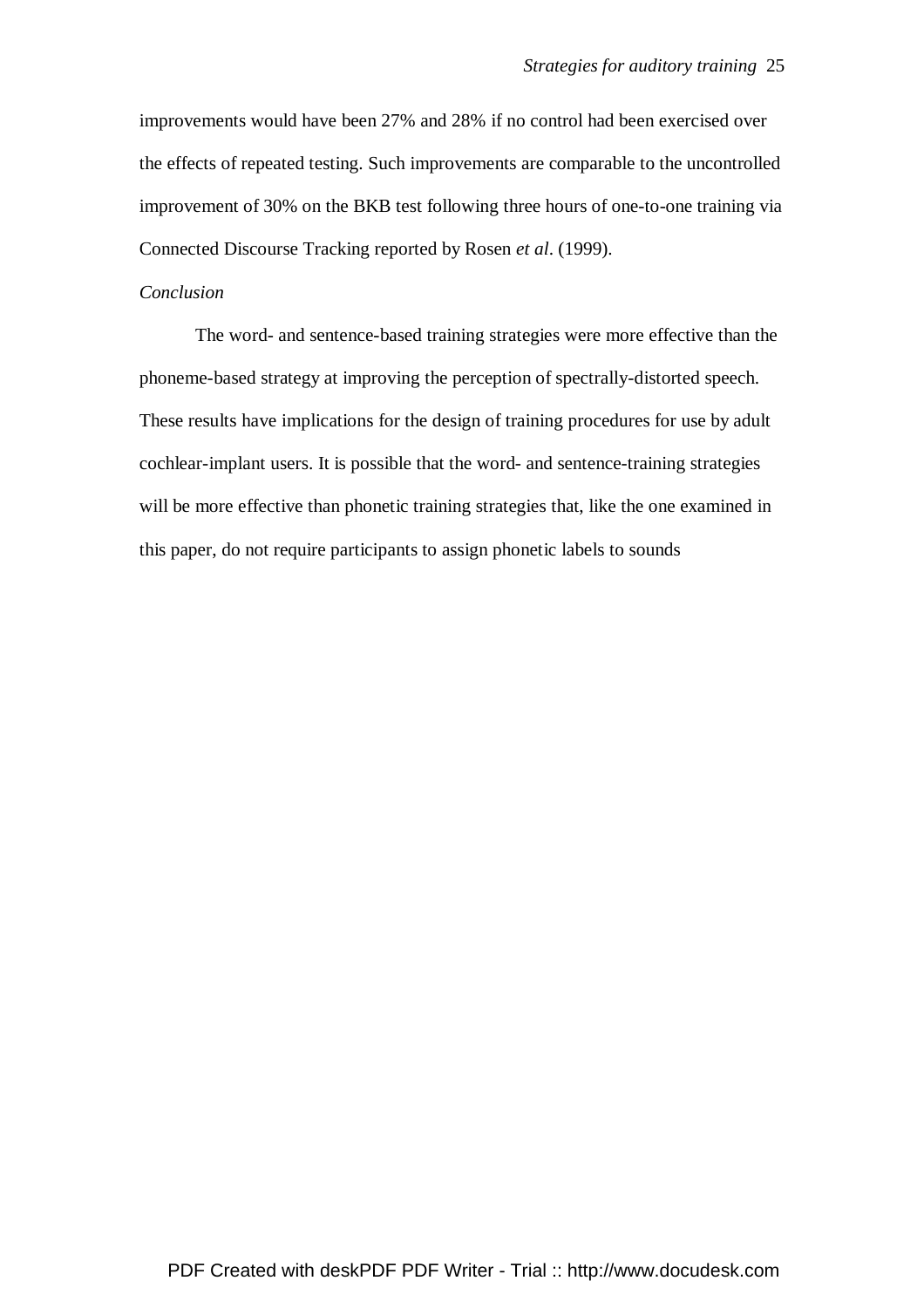#### References

- Amitay, S., Irwin, A., & Moore, D. R. (2006). Discrimination learning induced by training with identical stimuli. *Nature Neuroscience*, *9,* 1446-1448.
- Bamford, J., & Wilson, I. (1979). Methodological considerations and practical aspects of the BKB sentence lists. In: J. Bench, & J. Bamford, (Eds) *Speech-hearing Tests and the Spoken Language of Hearing-impaired Children*. London: Academic Press, 147-187.
- Bench, J., & Bamford, J. (1979). *Speech-hearing Tests and the Spoken Language of Hearing-impaired Children*. London: Academic Press.
- BSA. (1981). Recommended procedures for pure-tone audiometry using a manually operated instrument. *British Journal of Audiology, 15*, 213-216.
- Davis, M. H., Hervais-Adelman, A., Taylor, K., McGettigan, C., & Jonsrude, I. S. (2005). Lexical information drives perceptual learning of distorted speech: Evidence from the comprehension of noise-vocoded sentences. *Journal of Experimental Psychology: General, 134*, 222-241.
- De Filippo, C. L., & Scott, B. L. (1978). A method for training and evaluating the reception of ongoing speech. *Journal of the Acoustical Society of America, 63*, 1186-1192.
- Faulkner, A., Rosen, S., & Norman, C. (2006). The right information may matter more than frequency-place alignment: simulations of frequency-aligned and upward shifting cochlear implant processors for a shallow electrode array insertion depth. *Ear & Hearing, 27*, 139-152.
- Frederickson, N., Frith, U., & Reason, R. (1997). *The Phonological Assessment Battery, Standardised Edition*. Windsor: NFER–Nelson.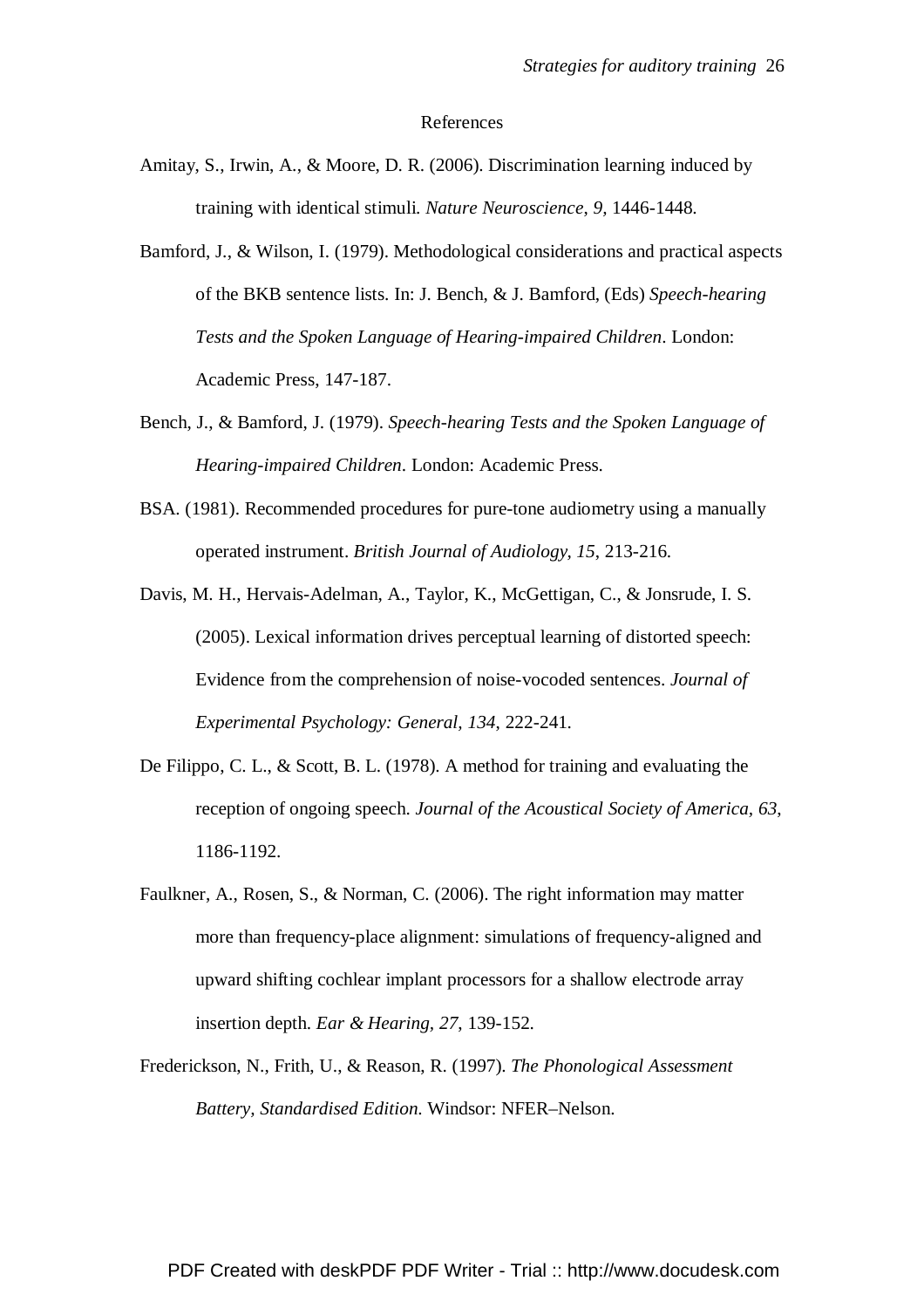- Fu, Q.-J., Galvin, J., Wang, X., & Nogaki, G. (2004). Effects of auditory training on adult cochlear implant patients: a preliminary report. *Cochlear Implants International, 5*(Supplement 1), 84-90.
- Fu, Q.-J., Galvin, J., Wang, X., & Nogaki, G. (2005[a]). Moderate auditory training can improve speech performance of adult cochlear implant patients. *Acoustics Research Letters Online, 6*, 106-111.
- Fu, Q.-J., Nogaki, G., & Galvin, J. (2005[b]). Auditory training with spectrally shifted speech: implications for cochlear implant patient auditory rehabilitation. *Journal of the Association for Research in Otolaryngology, 6*, 180-189.
- Greenspan, S. L., Nusbaum, H. C., & Pisoni, D. B. (1988). Perceptual learning of speech produced by rule. *Journal of Experimental Psychology: Learning, Memory, and Cognition, 14*, 421-433.
- Greenwood, D. D. (1990). A cochlear frequency-position function for several species - 29 years later. *Journal of the Acoustical Society of America, 87*, 2592-2605.
- Hirata, J. (2004). Training native English speakers to perceive Japanese length contrasts in word versus sentence contexts. *Journal of the Acoustical Society of America, 116*, 2384-2394.
- IEEE. (1969). *IEEE Recommended Practice for Speech Quality Measurements*. New York: Institute for Electrical and Electronic Engineers.
- Levitt, H. (1971). Transformed up-down methods in psychoacoustics. *Journal of the Acoustical Society of America, 49*, 467-477.
- Lively, S. E., Logan, J. S., & Pisoni, D. B. (1993). Training Japanese listeners to identify English /r/ and /l/. II. The role of phonetic environment and talker variability in learning new perceptual categories. *Journal of the Acoustical Society of America, 94*, 1242-1255.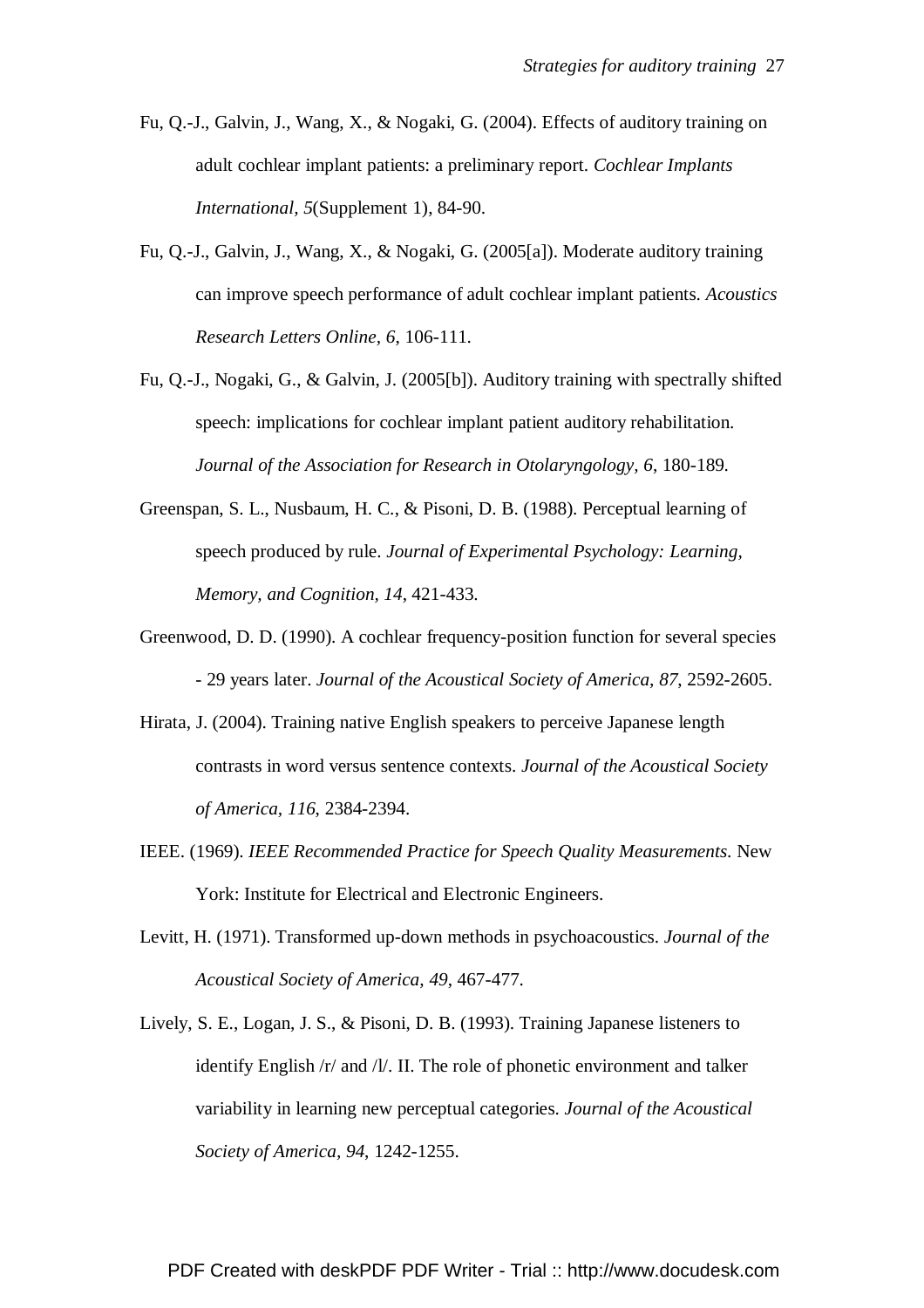- McQueen, J. M., & Mitterer, H. (2005). Lexically-driven perceptual adjustments of vowel categories. *Proceedings of ISCA Workshop on Plasticity in Speech Perception*, 233-236.
- Moore, D. R., Rosenberg, J. F., & Coleman, J. S. (2005). Discrimination training of phonemic contrasts enhances phonological processing in mainstream school children. *Brain and Language, 94*, 72-85.
- Norris, D., McQueen, J. M., & Cutler, A. (2003). Perceptual learning in speech. *Cognitive Psychology, 47*, 204-238.
- Robinson, K., & Summerfield, A. Q. (1996). Adult auditory learning and training. *Ear & Hearing, 17*, 51S-65S.
- Rosen, S., Faulkner, A., & Wilkinson, L. (1999). Adaptation by normal listeners to upward spectral shifts of speech: Implications for cochlear implants. *Journal of the Acoustical Society of America, 106*, 3629-3636.
- Shannon, R. V., Zeng, F., Kamath, V., Wygonski, J., & Ekelid, M. (1995). Speech recognition with primary temporal cues. *Science, 270*, 303-304.
- Skinner, M. W., Ketten, D. R., Holden, L. K., Harding, G. W., Smith, P. G., Gates, G. A., Neely, J. G., Kletzer, G. R., Brunsden, B., & Blocker, B. (2002). CTderived estimation of cochlear morphology and electrode array position in relation to word recognition in Nucleus-22 recipients. *Journal of the Association for Research in Otololaryngology, 3, 332-350.*
- Stacey, P.C., & Summerfield, A.Q. (2007). Effectiveness of computer-based auditory training in improving the perception of noise-vocoded speech. *Journal of the Acoustical Society of America, 121,* 2923-2935.
- Svirsky, M. A., Silveira, A., Suarez, H., Neuburger, H., Lai, T. T., & Simmons, P. M. (2001). Auditory learning and adaptation after cochlear implantation: a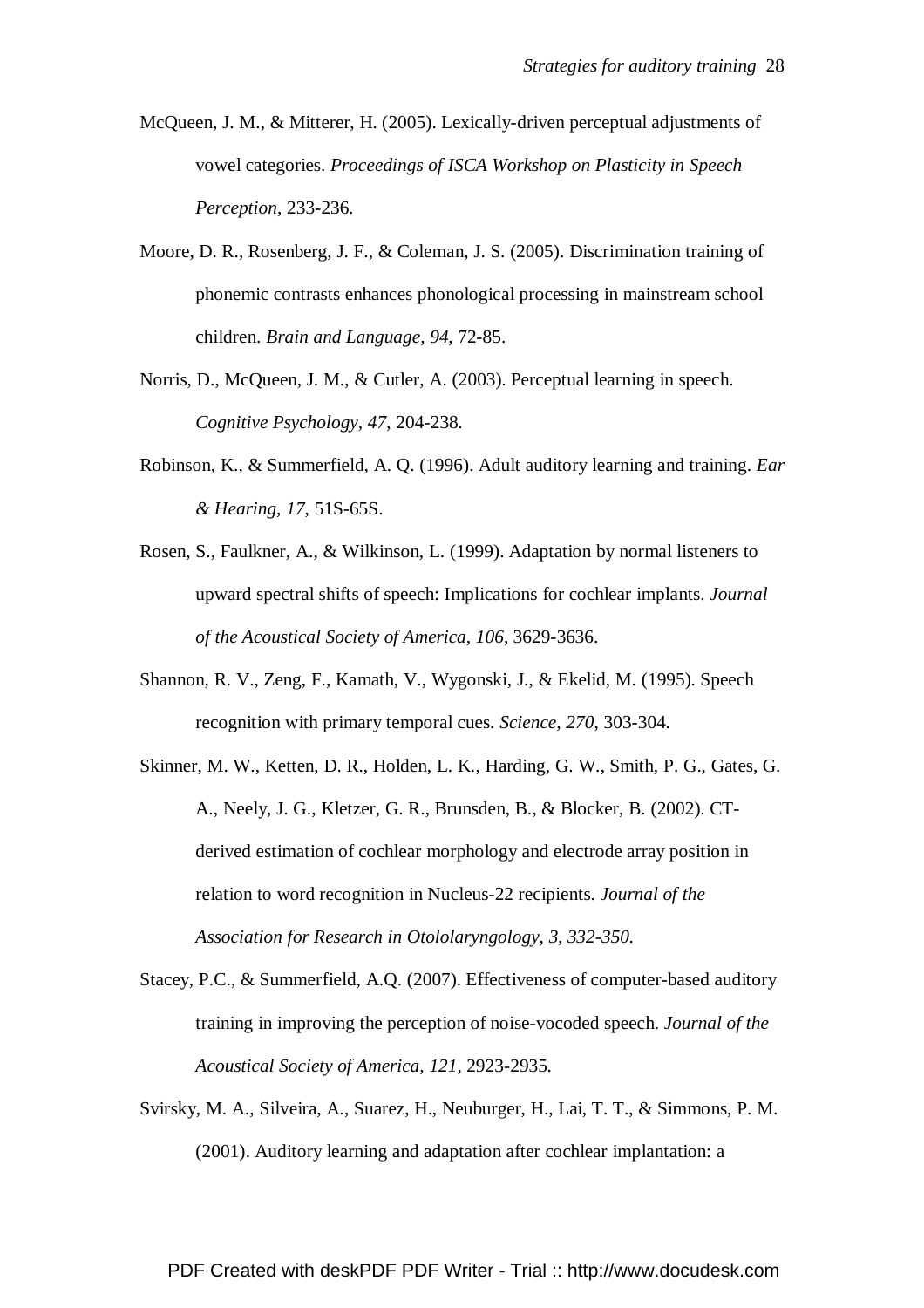preliminary study of discrimination and labeling of vowel sounds by cochlear implant users. *Acta Oto-laryngologica, 121*, 262-265.

- Tallal, P., Miller, S. L., Bedi, G., Byma, G., Wang, X., Nagarajan, S. S., Schreiner, C., Jenkins, W. M., & Merzenich, M. M. (1996). Language comprehension in language-learning impaired children improved with acoustically modified speech. *Science, 271*, 81-84.
- Tyler, R. S., Parkinson, A. J., Woodworth, G. G., Lowder, M. W., & Gantz, B. J. (1997). Performance over time of adult patients using the Ineraid or Nucleus cochlear implant. *Journal of the Acoustical Society of America, 102*, 508-522.
- Tyler, R. S., & Summerfield, A. Q. (1996). Cochlear implantation: relationships with research on auditory deprivation and acclimatization. *Ear & Hearing, 17*, 38S-50S.
- Walden, B. E., Erdman, S. A., Montgomery, A. A., Schwartz, D. M., & Prosek, R. A. (1981). Some effects of training on speech recognition by hearing-impaired adults. *Journal of Speech and Hearing Research, 24*, 207-216.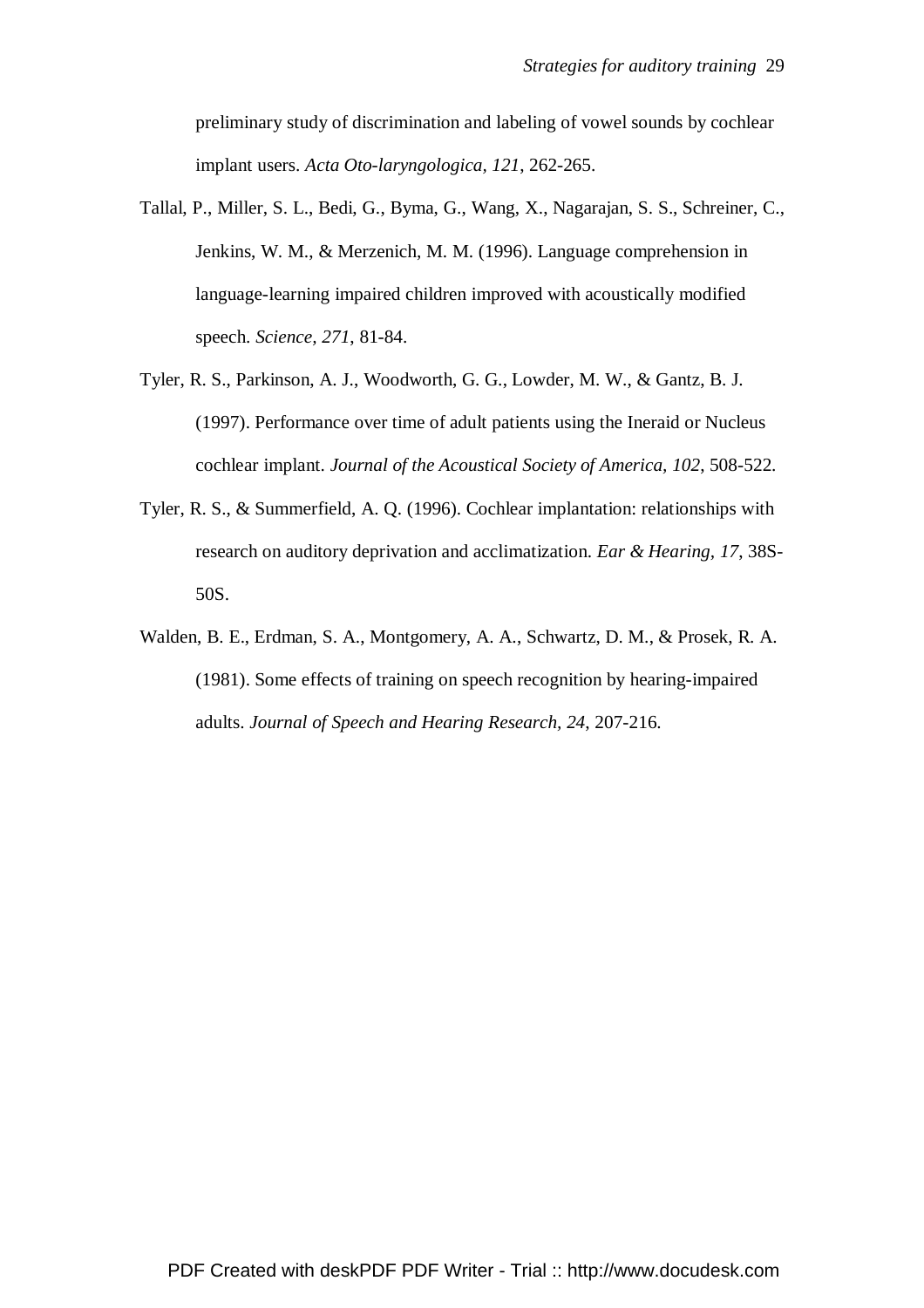Table 1.

Phonemic contrasts in *Phonomena*. Adapted from Moore *et al*. (2005).

| Sound set      | <b>Phonetic</b>              | Phonemic          | <b>Informal description</b> | <b>Training</b> |
|----------------|------------------------------|-------------------|-----------------------------|-----------------|
| name           | transcription                | contrast          | of syllables                | order           |
| a_uh           | $\frac{1}{\alpha}$           | $\pm$ back        | $a'$ _'uh'                  | $\mathbf{1}$    |
| $b_d$          | $/bi$ :/ $/di$ :/            | $\pm$ labial      | 'bee'_'dee'                 | $\overline{2}$  |
| 1 <sub>r</sub> | $\frac{1}{\sin \frac{1}{2}}$ | $\pm$ lateral     | 'lee'_'ree'                 | 3               |
| $e_a$          | $/e/\chi$                    | $\pm$ low         | 'eh'_'a'                    | $\overline{4}$  |
| $m_n$          | /ma://na://                  | $\pm$ labial      | 'mar'_'nar'                 | 5               |
| s_sh           | /sa:/ $\sqrt{a}$ :/          | $±$ anterior      | 'sar'_'shar'                | 6               |
| er_or          | $/3!/\_/0!/$                 | $\pm$ round       | 'err'_'or'                  | 7               |
| s_th           | $/sa$ :/_ $/θa$ :/           | $\pm$ distributed | 'sar'_'thar'                | 8               |
| $V_{\perp}W$   | $/va$ :/_/wa:/               | $±$ sonorant      | 'var'_'wah'                 | 9               |
| i_e            | / $I/\ell$                   | $\pm$ high        | 'ih'_'eh'                   | 10              |
| $d_g$          | $/da$ :/_/ga:/               | $\pm$ coronal     | 'dar'_'gar'                 | Not used        |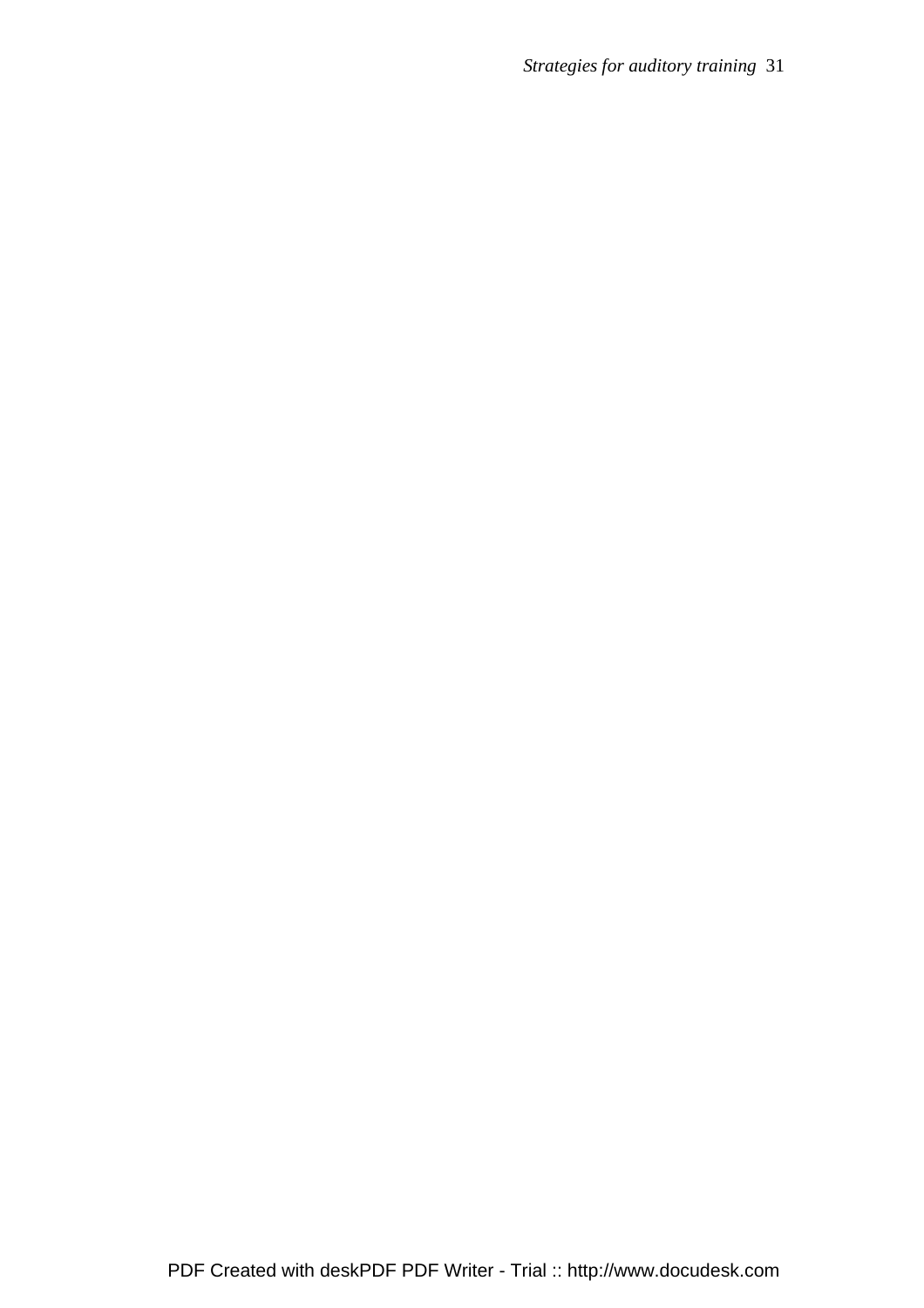Table 2.

Average (and standard deviation) baseline performance (% correct) for each training group on each speech test. For the BKB, consonant, and vowel tests, the highest baseline score is shown.

|                    |                       | Word    | Sentence | Phonetic |
|--------------------|-----------------------|---------|----------|----------|
|                    | <b>IEEE</b> sentences | 11.79   | 12.88    | 11.75    |
|                    |                       | (5.47)  | (7.65)   | (3.14)   |
|                    | <b>BKB</b> sentences  | 42.17   | 38.67    | 41.33    |
| <b>Speech test</b> |                       | (10.23) | (13.82)  | (2.42)   |
|                    | Consonants            | 47.83   | 45.42    | 48.33    |
|                    |                       | (9.06)  | (10.93)  | (6.20)   |
|                    | Vowels                | 31.92   | 27.75    | 29.00    |
|                    |                       | (8.69)  | (8.12)   | (7.31)   |

# **Training group**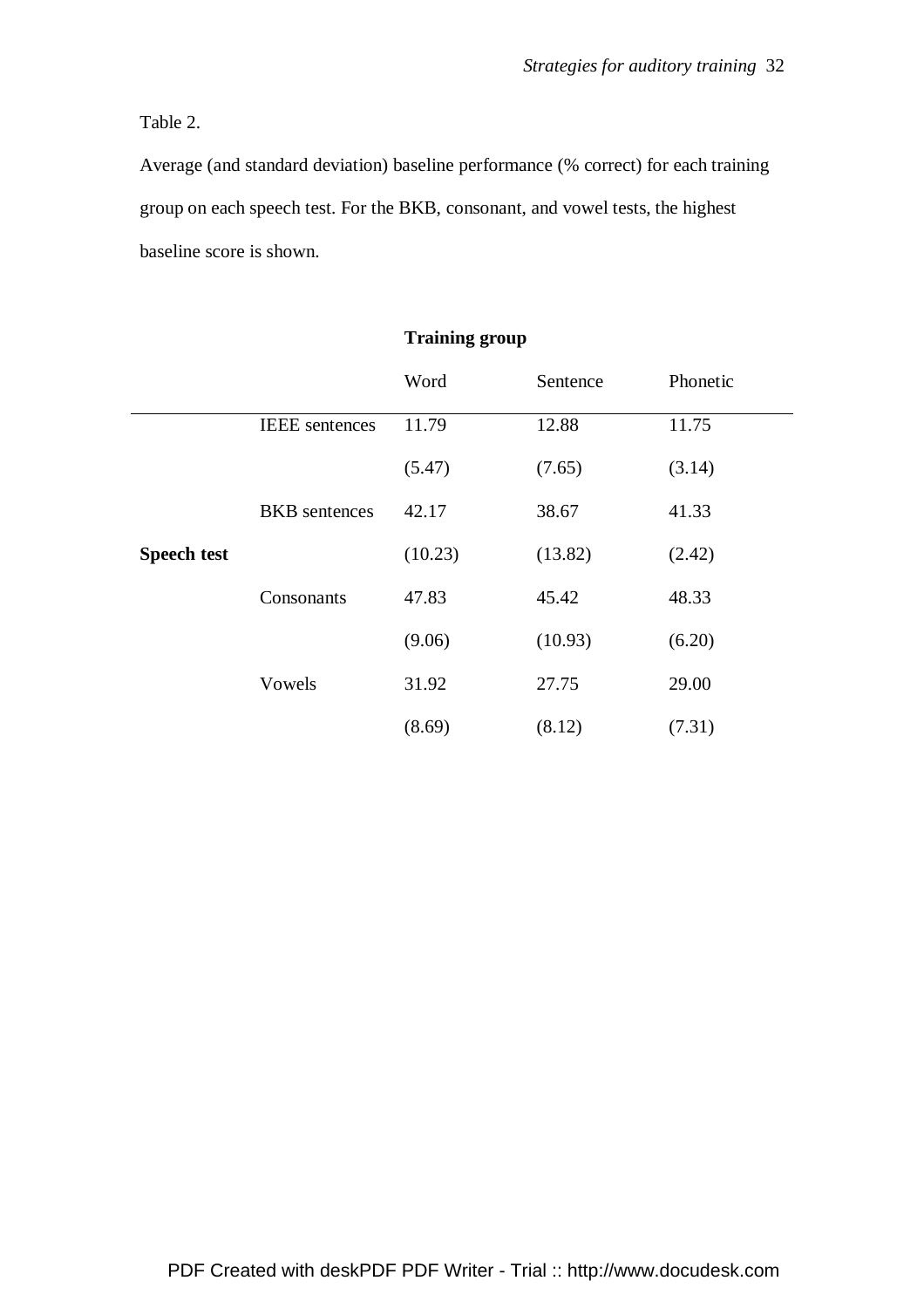Table 3.

Average (and standard deviation) amount of training completed by participants in each training group during each 20 minute training session. Data for the word and sentence training groups are the average number of trials completed. Data for the phonetic training group are the average number of sound sets completed. The overall average is the average total number of trials or sound sets completed.

|                        |                |                | <b>Training group</b> |             |  |
|------------------------|----------------|----------------|-----------------------|-------------|--|
|                        |                | Word           | Sentence              | Phonetic    |  |
|                        | $\mathbf{1}$   | 379.0 (24.3)   | 62.7(5.2)             | 4.83(0.75)  |  |
|                        | $\overline{2}$ | 418.2 (35.7)   | 64.7(5.6)             | 4.83(0.41)  |  |
| <b>Training</b>        | 3              | 390.8 (23.6)   | 68.7(4.6)             | 5.33(0.52)  |  |
| session                | $\overline{4}$ | 415.5(40.6)    | 68.7(7.1)             | 5.00(0.63)  |  |
|                        | 5              | 407.3 (18.8)   | 72.3(11.8)            | 5.67(0.52)  |  |
|                        | 6              | 403.0 (30.2)   | 77.7(7.3)             | 5.00(0.00)  |  |
|                        | 7              | 417.5 (32.0)   | 75.5(5.2)             | 5.67(0.52)  |  |
|                        | 8              | 441.8 (26.8)   | 71.8(5.5)             | 5.67(0.52)  |  |
|                        | 9              | 421.8 (51.2)   | 76.0(9.3)             | 5.17(0.41)  |  |
| <b>Overall average</b> |                | 3695.0 (159.4) | 638.0 (39.5)          | 31.44(2.13) |  |

PDF Created with deskPDF PDF Writer - Trial :: http://www.docudesk.com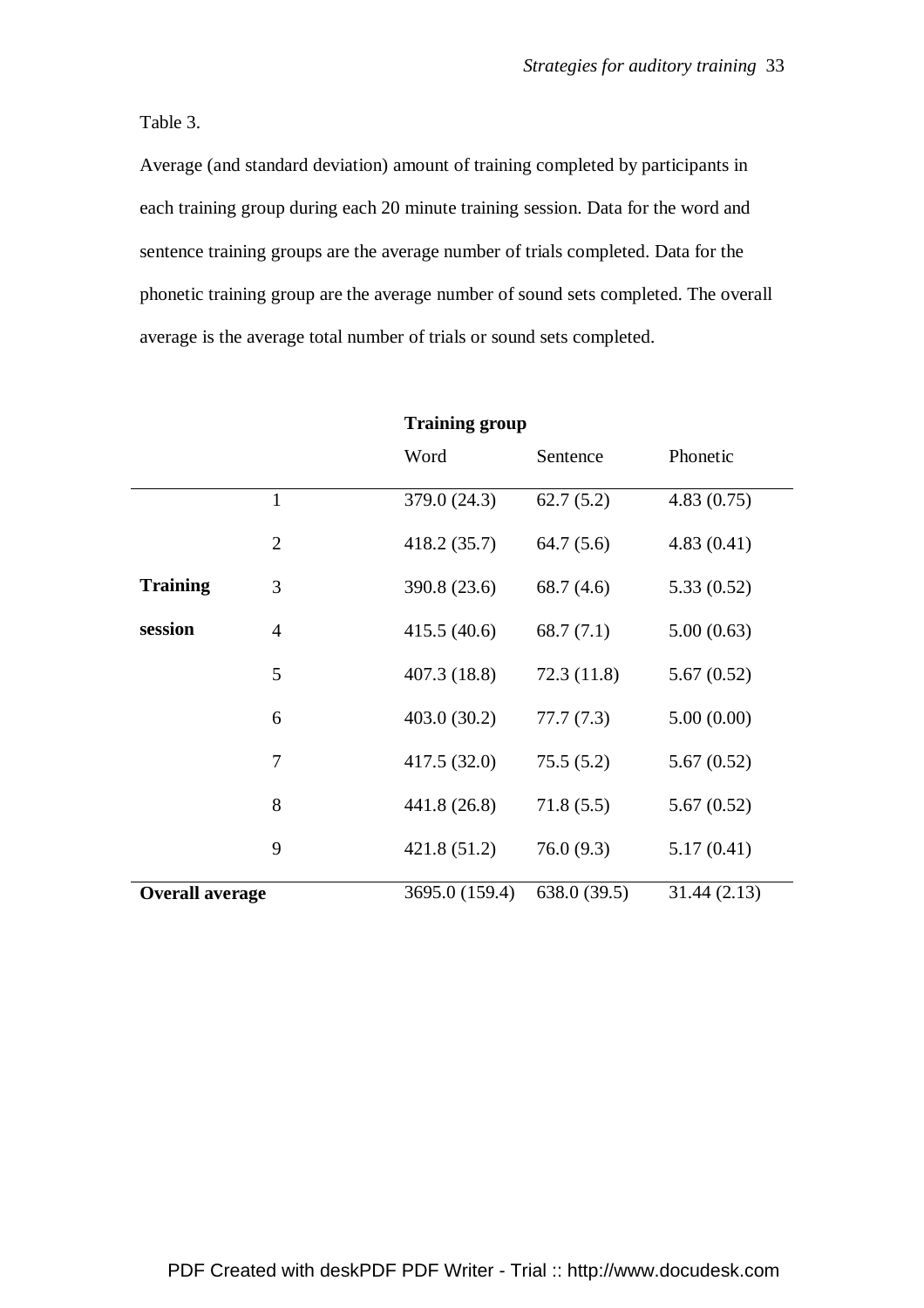# Table 4.

Values of *adjusted* t with five degrees of freedom calculated on the improvements following one, two, and three hours of auditory training relative to the highest baseline score for training group on each test of speech perception. A Bonferroni correction for nine comparisons was applied to each test. Bonferroni corrected p-values are reported (\* =  $p<0.05$ , \*\* =  $p<0.01$ , \*\*\*,  $p<0.001$ ).

*(continued on next page)*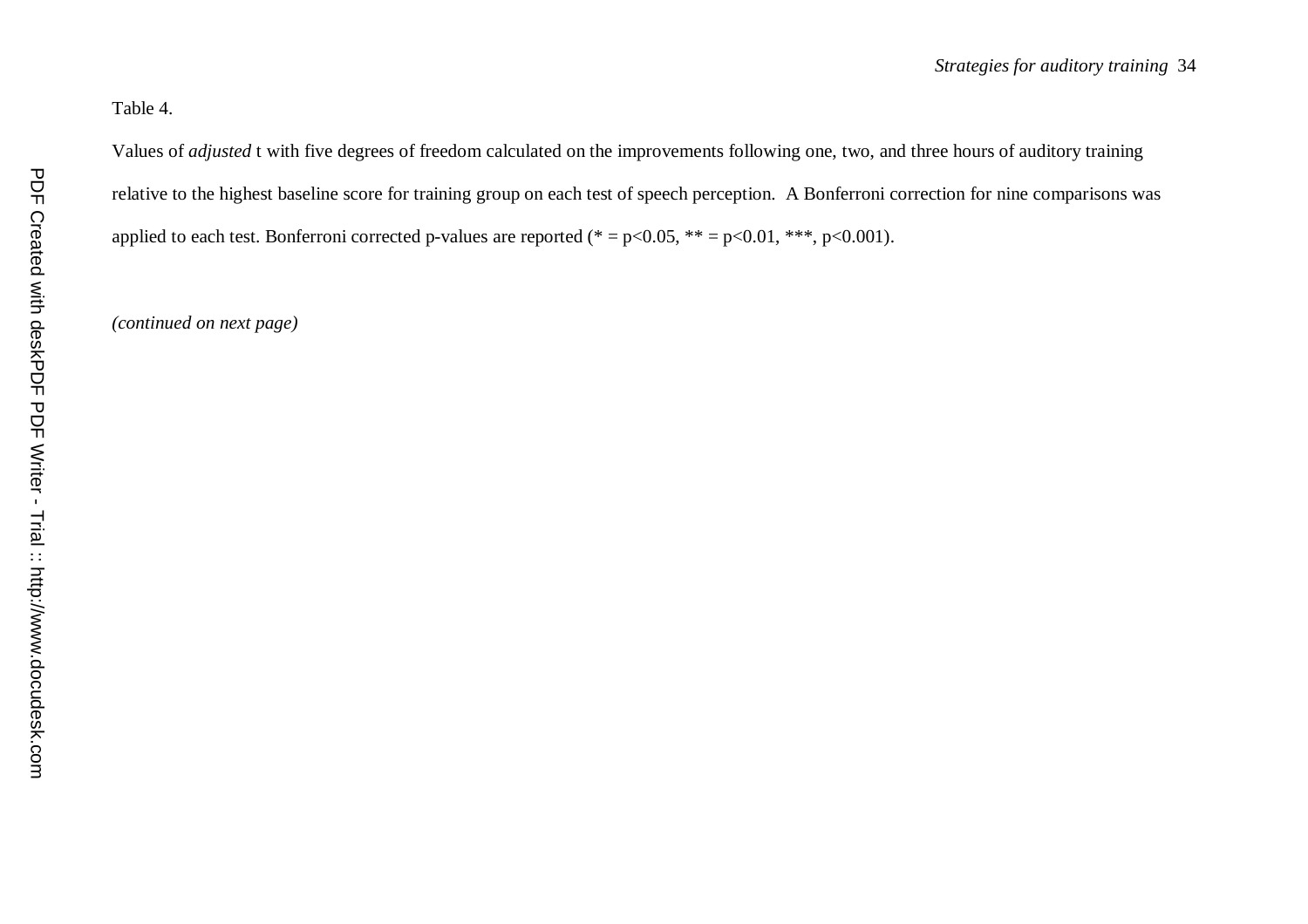| <b>Speech</b> | <b>Overall time</b> | <b>Training strategy</b> |                   |                   |
|---------------|---------------------|--------------------------|-------------------|-------------------|
| test          | spent training      | Word                     | Sentence          | Phonetic          |
| <b>IEEE</b>   | One hour            | 3.29                     | $6.16*$           | 1.21              |
|               | Two hours           | $4.73*$                  | $6.75**$          | 1.64              |
|               | Three hours         | $5.44*$                  | 14.82 ***         | 1.50              |
| <b>BKB</b>    | One hour            | 1.58                     | 4.00              | $-1.87$           |
|               | Two hours           | $6.97**$                 | $6.11*$           | 4.44 ( $p=0.06$ ) |
|               | Three hours         | $7.19**$                 | 3.40              | 2.32              |
| Consonant     | One hour            | $5.05*$                  | 2.93              | 1.61              |
|               | Two hours           | $5.81*$                  | 3.88              | 2.99              |
|               | Three hours         | 4.28 ( $p=0.07$ )        | 4.38 ( $p=0.06$ ) | 3.35              |
| Vowel         | One hour            | 1.73                     | 3.58              | 0.19              |
|               | Two hours           | $5.13*$                  | 2.65              | 2.38              |
|               | Three hours         | 2.30                     | 2.48              | 1.13              |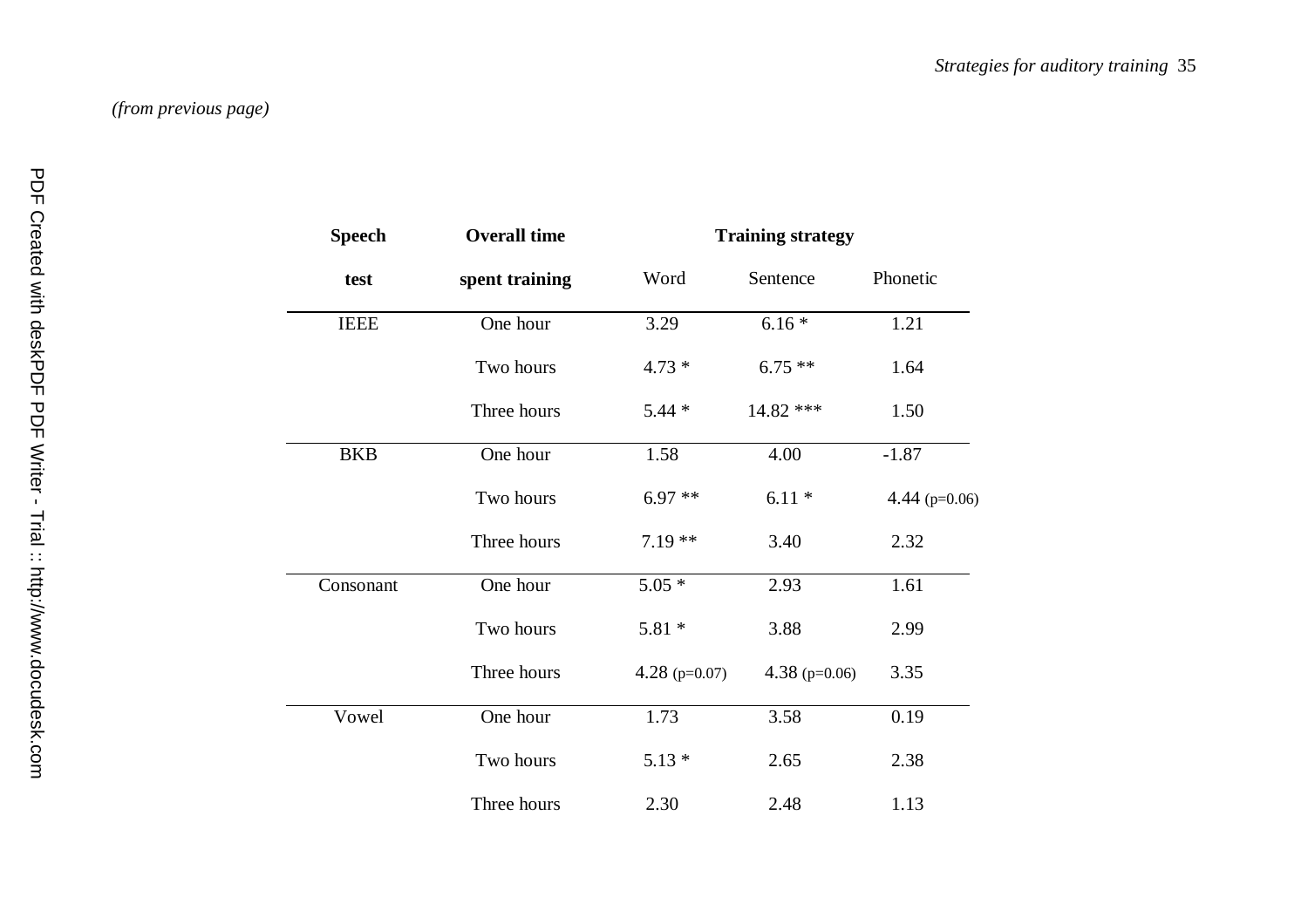# Table 5.

Average (and standard deviation) improvement (%) following three hours of training on each of the tests of speech perception, for each of the training groups.

|                    |                       | Training group |          |          |
|--------------------|-----------------------|----------------|----------|----------|
|                    |                       | Word           | Sentence | Phonetic |
|                    | <b>IEEE</b> sentences | 12.46          | 15.63    | 2.25     |
|                    |                       | (5.61)         | (2.58)   | (3.68)   |
|                    | <b>BKB</b> sentences  | 13.00          | 16.17    | 3.00     |
| <b>Speech test</b> |                       | (4.43)         | (11.63)  | (3.16)   |
|                    | Consonants            | 12.33          | 9.75     | 6.58     |
|                    |                       | (7.06)         | (5.45)   | (4.81)   |
|                    | Vowels                | 5.83           | 7.75     | 1.83     |
|                    |                       | (6.20)         | (7.65)   | (3.98)   |

### **Training group**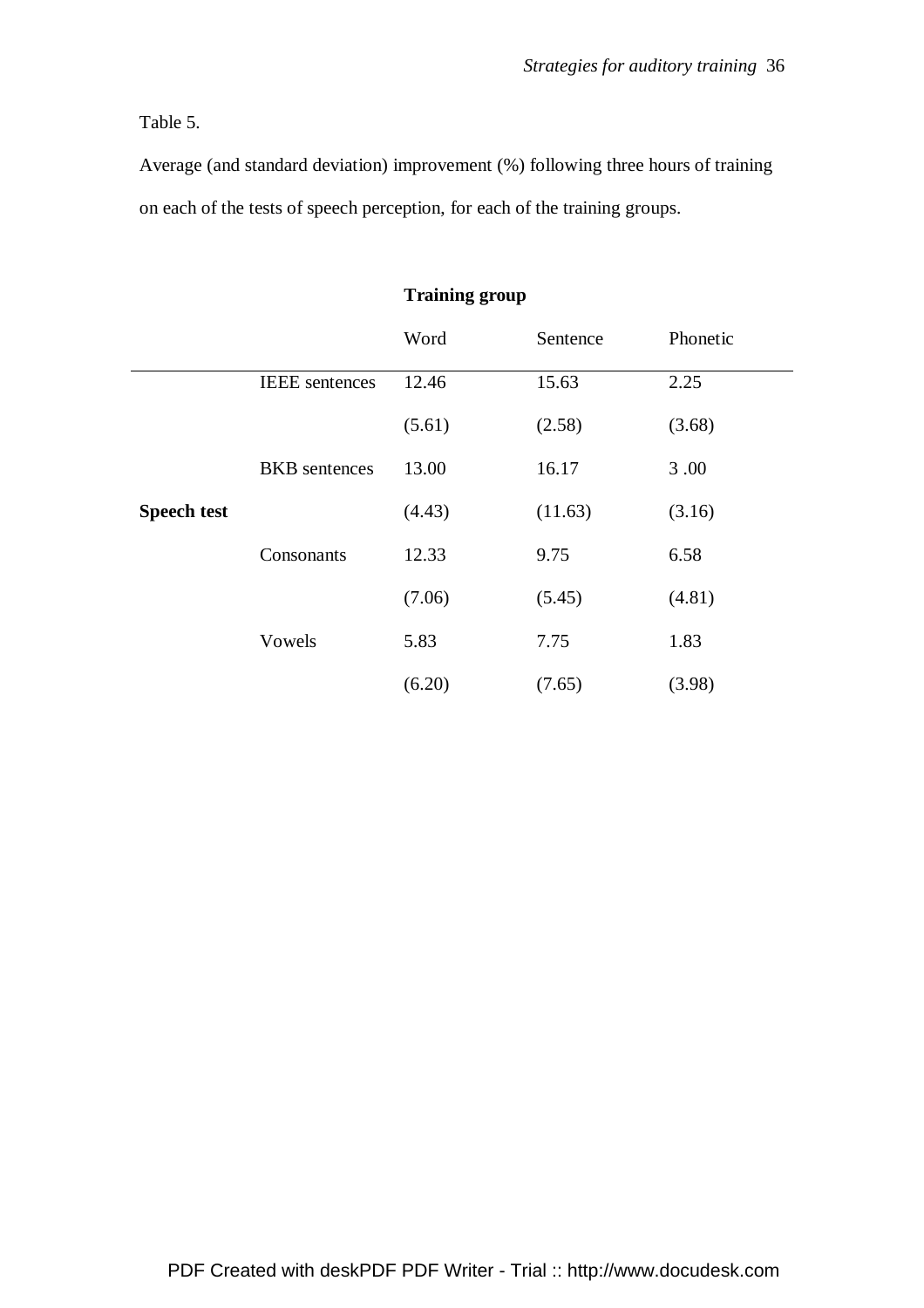### Figure Captions

*Figure 1:* Example of a run of the phonetic training task.

*Figure 2:* The sequence of training and testing sessions undertaken by participants with the approximate duration of each session.

*Figure 3:* Improvements over time on the training tasks. For the word training task, the average percentage of trials discriminated correctly is plotted. For the sentence training task, the average *number* of errors made (i.e. the average number of nontarget words selected) is plotted. For the phonetic training task, the average JND isn plotted.

*Figure 4:* Improvements on the IEEE sentence test, the BKB sentence test, the consonant test, and the vowel test following one, two, and three hours of word-based training, sentence-based training, and phonetic training. Error bars denote Bonferroni corrected (99.44%) confidence intervals. Open circles plot improvements for individual participants.

*Figure 5.* Improvement in performance on the BKB sentence test (Panel A), the consonant test (Panel B), and the vowel test (Panel C). The light grey bars (uncontrolled) show the overall level of improvement between the first time tests were completed in the baseline session and the final testing session. The dark grey bars (controlled) show the level of improvement between the 'highest baseline' and the final testing session. Error bars denote 95% confidence intervals. Significant improvements (tested with one-sample t-tests with a Bonferroni correction for three comparisons) are highlighted (\* = p<0.05, \*\* = p<0.01, \*\*\* = p<0.001).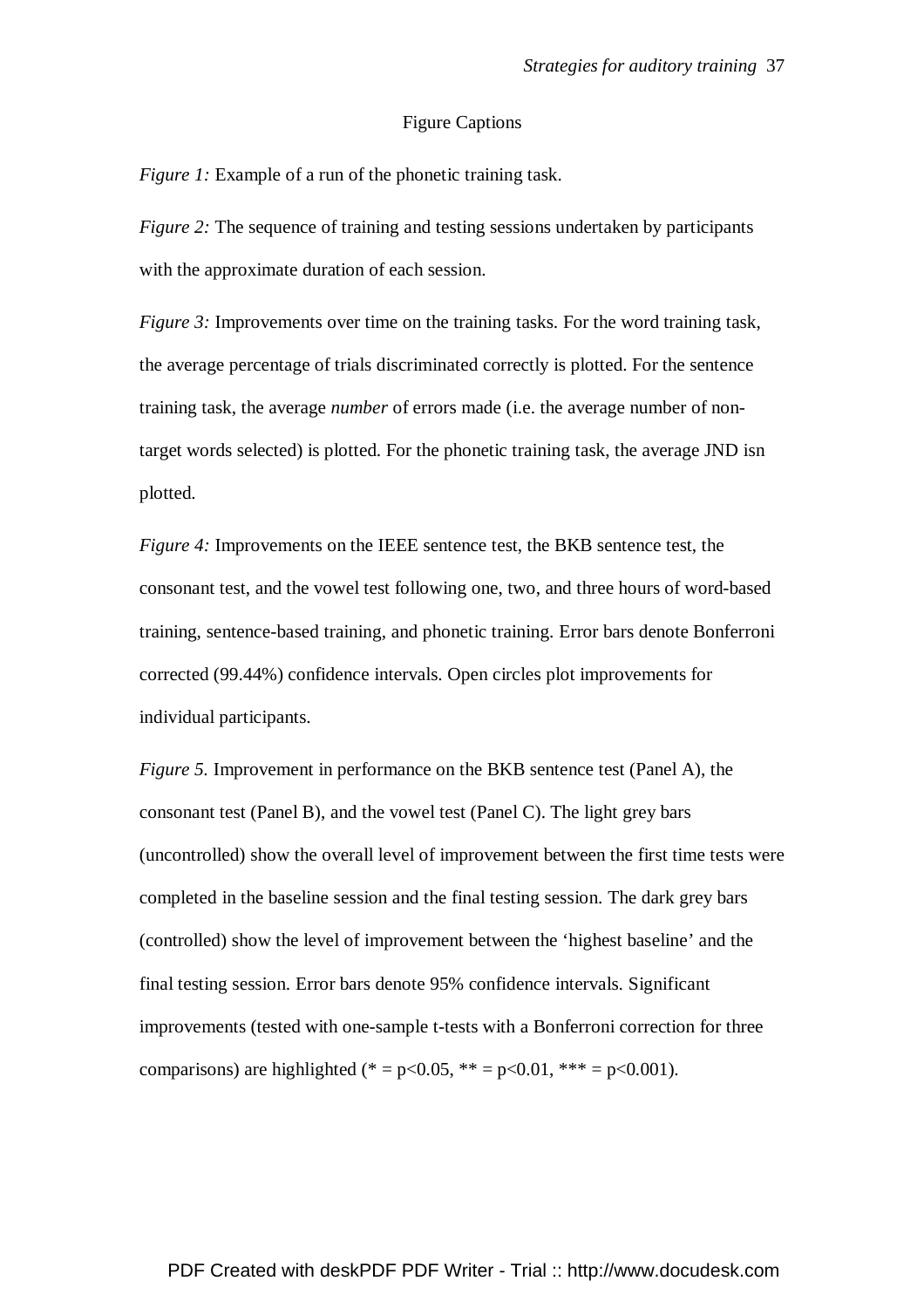

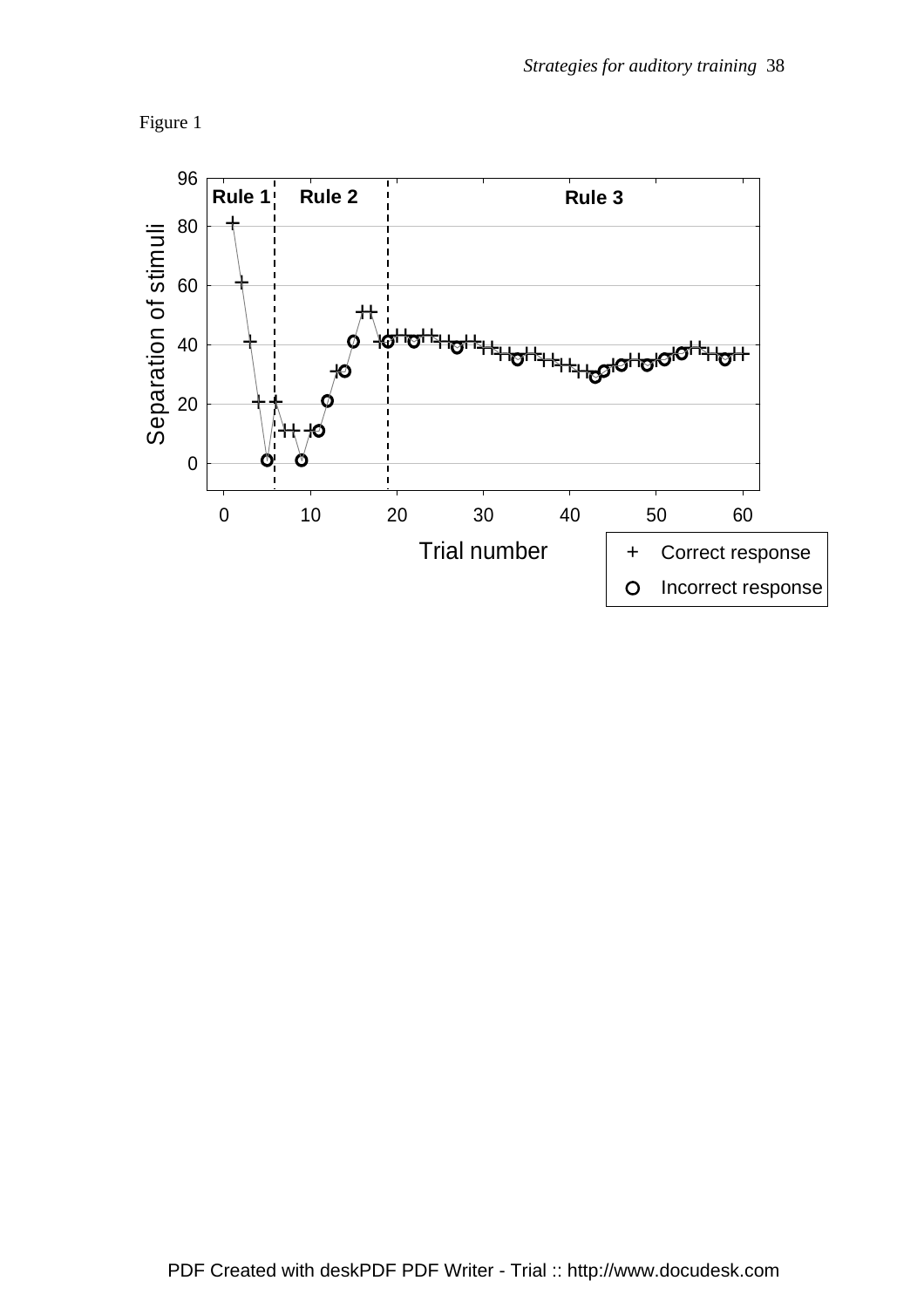Figure 2

| <b>SESSION 1</b>  | Baseline session: Repeated tests of speech perception<br>(Test until an asymptote is reached, 3 hours) |
|-------------------|--------------------------------------------------------------------------------------------------------|
| <b>SESSION 2</b>  | Auditory training (20 mins)                                                                            |
| <b>SESSION 3</b>  | Auditory training (20 mins)                                                                            |
| <b>SESSION 4</b>  | Auditory training (20 mins)<br>Test 1: Tests of speech perception (45 mins)                            |
| <b>SESSION 5</b>  | Auditory training (20 mins)                                                                            |
| <b>SESSION 6</b>  | Auditory training (20 mins)                                                                            |
| <b>SESSION 7</b>  | Auditory training (20 mins)                                                                            |
|                   | Test 2: Tests of speech perception (45 mins)                                                           |
| <b>SESSION 8</b>  | Auditory training (20 mins)                                                                            |
| <b>SESSION 9</b>  | Auditory training (20 mins)                                                                            |
| <b>SESSION 10</b> | Auditory training (20 mins)<br>Test 3: Tests of speech perception (45 mins)                            |
|                   |                                                                                                        |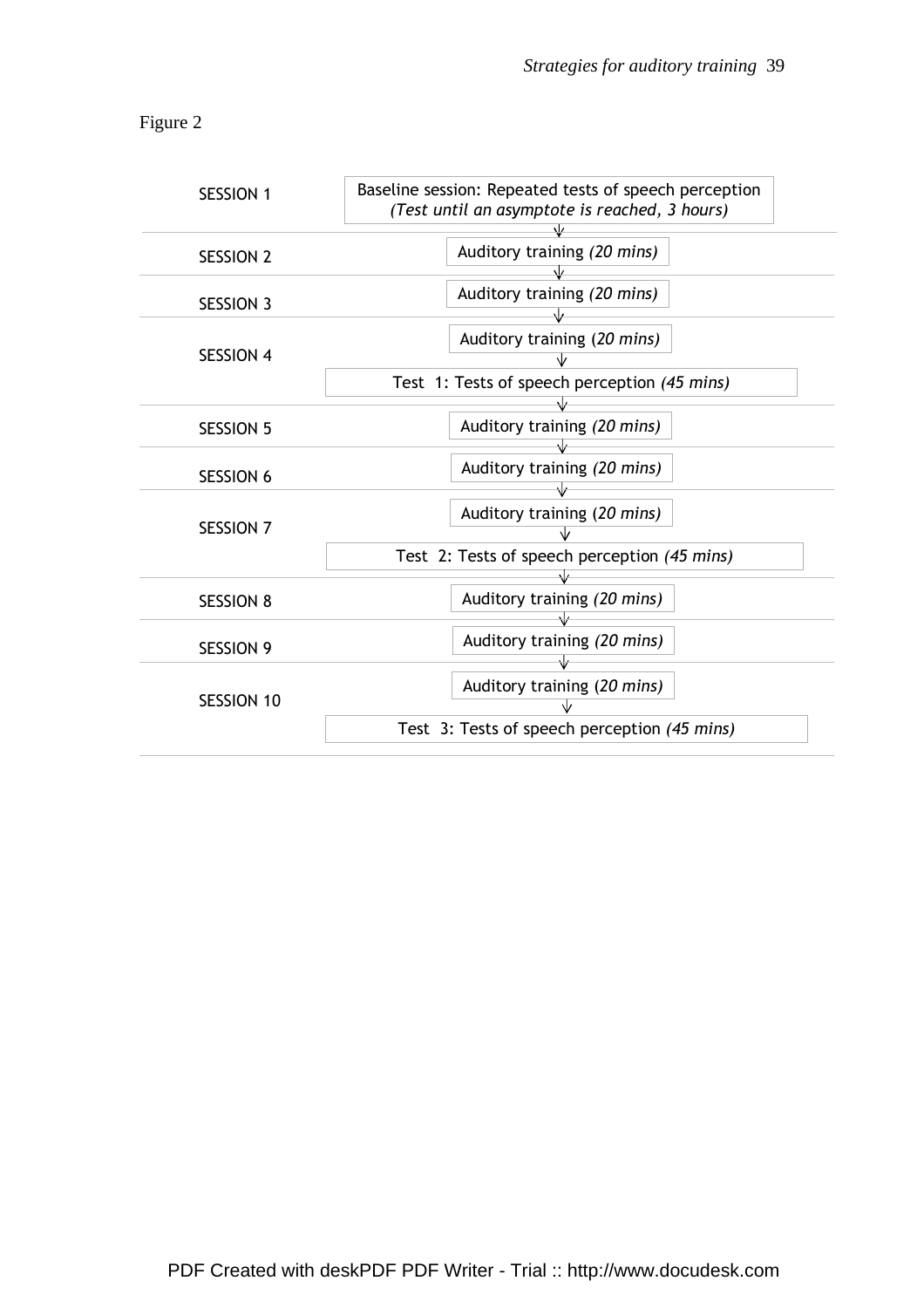

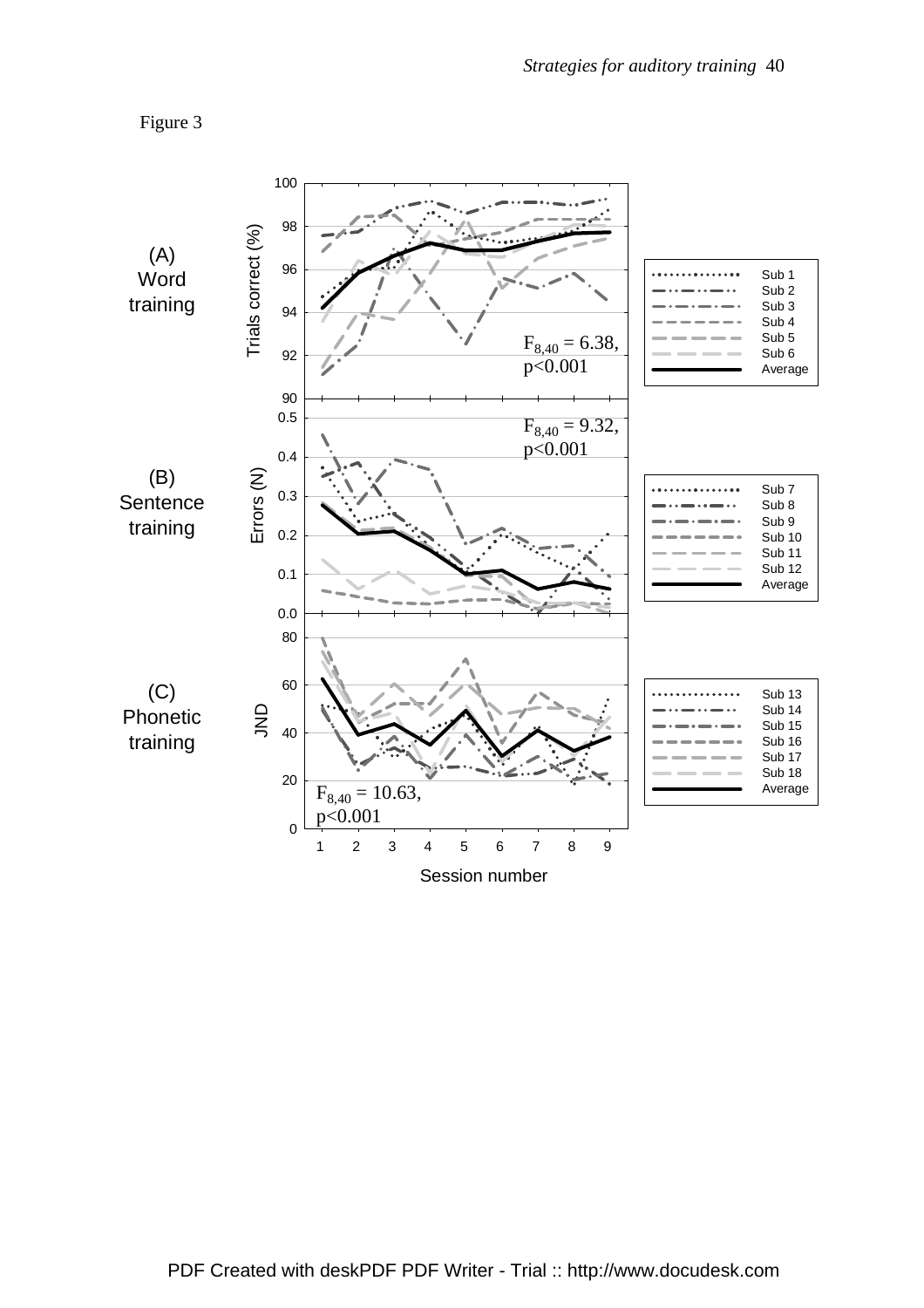